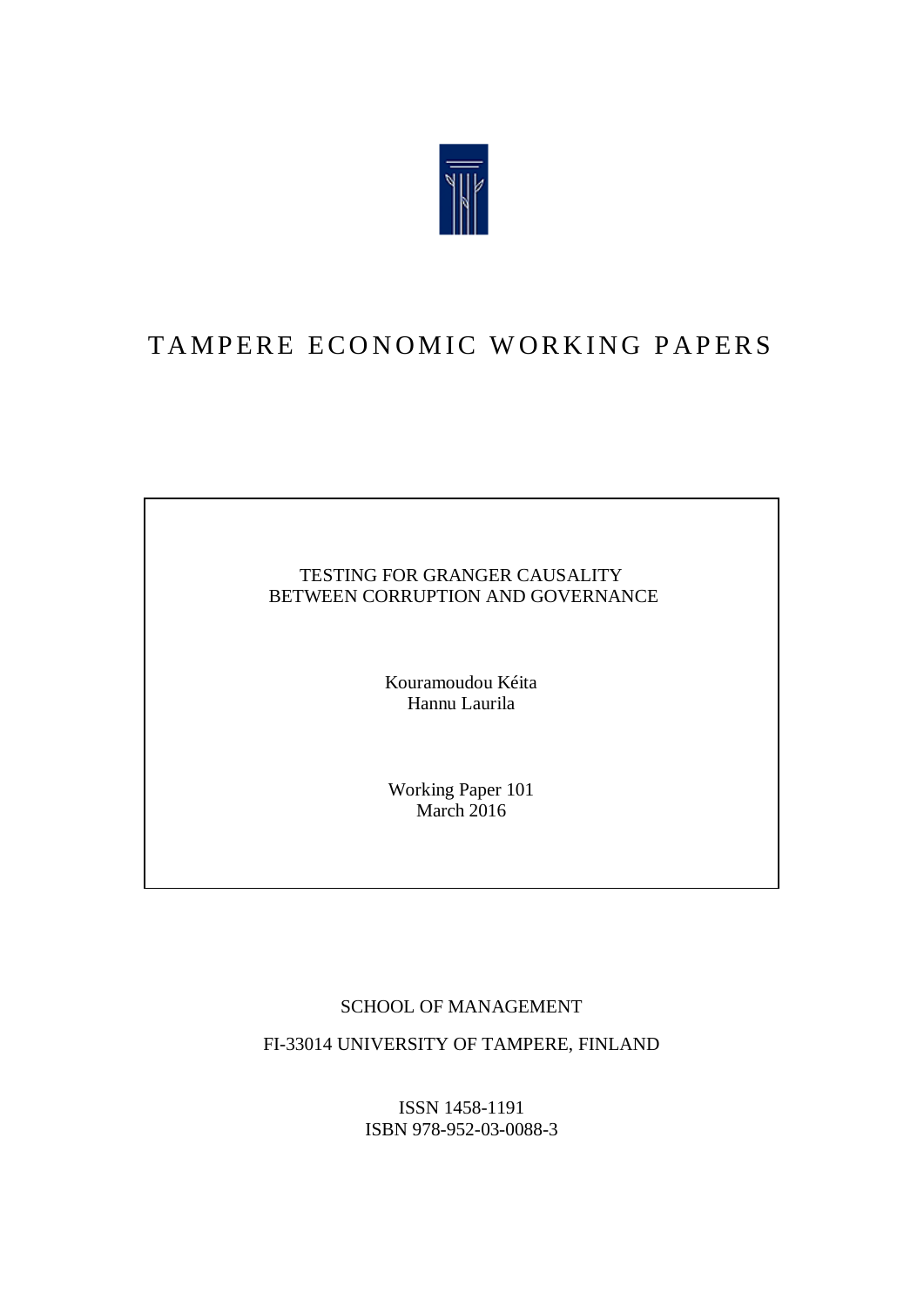### Testing for Granger Causality between Corruption and Governance

Kouramoudou Kéïta School of Management, FI-33014 University of Tampere, Finland keita.kouramoudou@student.uta.fi

Hannu Laurila School of Management, FI-33014 University of Tampere, Finland hannu.laurila@uta.fi

#### March 2016

#### **Abstract**

In the economic literature, a common view is that corruption is more an institutional problem than a market failure: malfunctioning bureaucracy makes firms turn to corruption. Following this viewpoint, major International Financial Institutions urge developing countries to improve their governance in order to secure efficiency in all international transactions. Still, some observers claim that rent-seekers deliberately provoke institutional malfunctioning in order to extract private gains. This is to say that corruption is a built-in element of poor governance. This paper tackles this endogeneity issue by testing for Granger causality between bad governance and corruption. The test utilizes dynamic panel data of 117 countries, consisting of World Bank's WGI indicators from 1996 to 2013. The paper finds substantial proof for causal effects between poor governance and corruption, the causal direction depending on specific measures of the quality of governance. In particular, the findings show that global anti-corruption efforts have made these causalities clearer, and that they depend on country-specific socio-economic mentalities.

Keywords: endogeneity, governance indicators, institutions

JEL classification: D73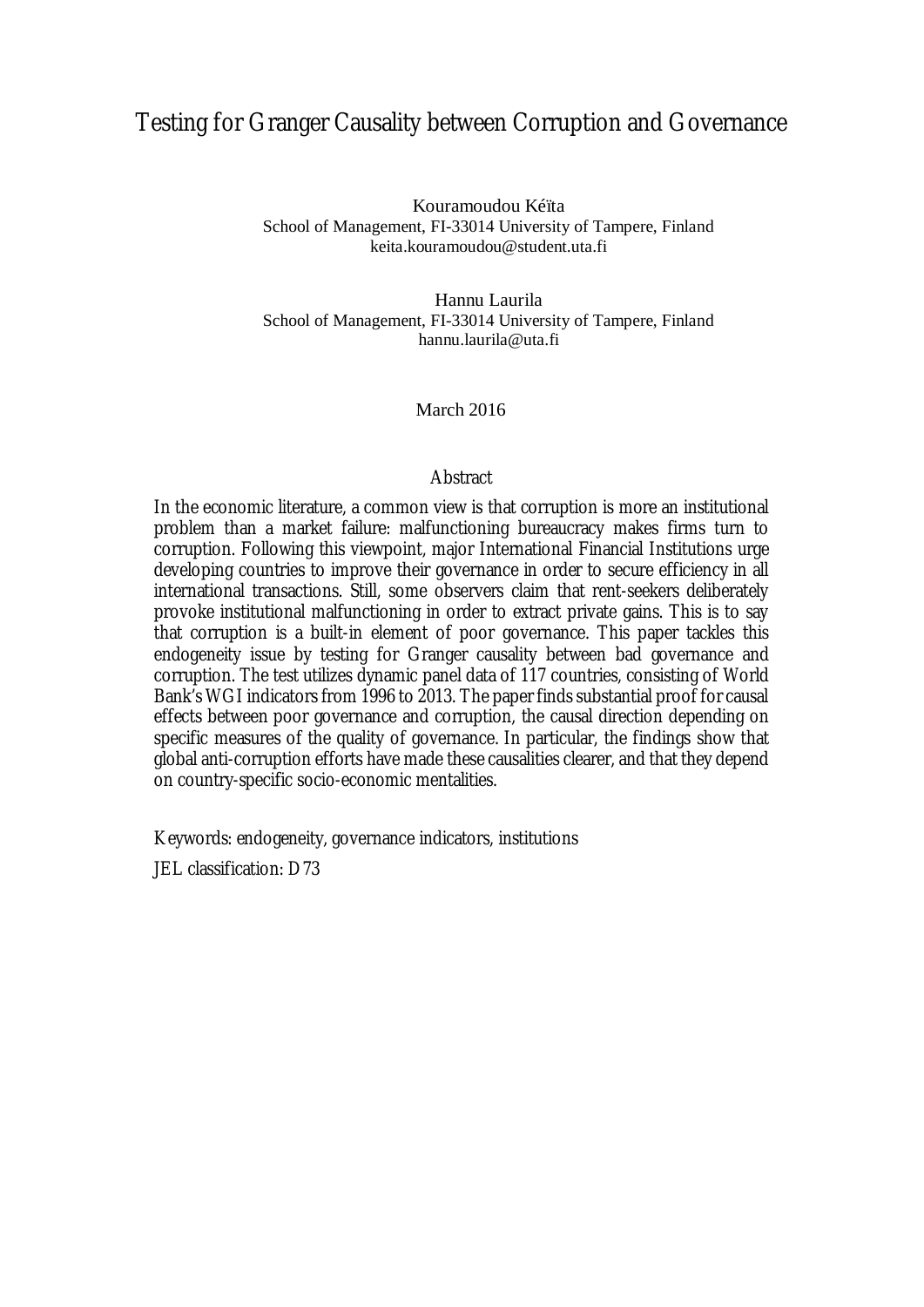### 1 Introduction

A common understanding is that corruption undermines democratization, distorts the market, and biases investment policies (see e.g. Shleifer and Vishny, 1993; Mauro, 1995; Rose-Ackerman, 1999). Rapidly evolving globalization pushes all countries to follow common norms and practices so that all international transactions are safe and efficient. Developing countries are typically major playing fields of both corruption and deficient governance, and global awareness has risen to make things right in those countries. This stands high in the agenda of International Financial Institutions (IFIs) such as the World Bank, and the International Monetary Fund (IMF), whose special concern is to secure efficient use of their funds and loans. Nationally, the global trend means enforcement of the neoclassical market-based design, where the state is in charge of guaranteeing property rights, reducing transaction costs, and avoiding expropriations (Khan, 2002a, 2002b).

Corruption can be regarded simply as an act of bribe, as rent-seeking, or even as natural human behavior. Nye (1967) defines corruption as "behavior which deviates from the formal duties of a public role because of private-regarding (personal, close family, private clique) pecuniary or status gains; or violates rules against the exercise of certain types of private-regarding influence". Khan (1996) agrees by seeing corruption as "behavior that deviates from the formal rules of conduct governing the actions of someone in a position of public authority because of private-regarding motives such as wealth, power, or status". The World Bank condenses the definition to "the abuse of public agent for private ends". By Rose-Ackerman (1999), bribe is "an illegal payment in favor of a public agent to obtain an advantage that may, or may not be deserved without reward". Thus, the exchange contract between the briber and the grafter does not have to guarantee the advantage, which may be the case e.g. in the context of privatization (Shleifer *et al.*, 1993; Thompson, 1993). In developed economies, corruption takes more modern forms like lobbying, funding of interest groups and thought leaders, subsidizing electoral candidates, etc. While economic development reduces classical types of corruption, it may raise it in its modern forms (Khan, 2002a,b; 2004). In any case, corruption seems to be more an institutional matter than a plain market distortion.

Governance is a multidimensional concept, which can be perceived at least from three angles: The selection process of the policymakers (political dimension); Policymakers' ability to formulate and implement policy for efficient allocation of resources (economic dimension); and Credibility and respectability of the institutions (institutional respect dimension). Naturally, economists take mainly the second angle, which suffices to cover the interplay of corruption and governance. The above definitions of corruption and the three perceptions of governance highlight the overlap of corruption and bad governance. Kaufmann (2005) defines governance simply as the institutions and practices by which authority is used for the national interest, and argues that anticorruption accords with good governance.

A prevalent line of economic research assumes that corruption is caused by distorted bureaucracy. For example, administrative slack in allotting licenses, permits, or signatories makes governance sluggish and inefficient, and corruption is applicable in bypassing these rigidities. Taking this approach, Bardhan (1997) states that corruption in fact mitigates the pre-existing distortions caused by malfunctioning governance. Likewise, Méndez & Sepúlveda (2006) finds out that corruption fosters economic growth, if the quality of governance is low, and Méon & Weill (2008) shows that corruption tends to boost aggregate efficiency, if governance is deficient. On the other hand, Myrdal (1968), and Kurer (1993) argue that it is in the bureaucrats' self-interest to create distortive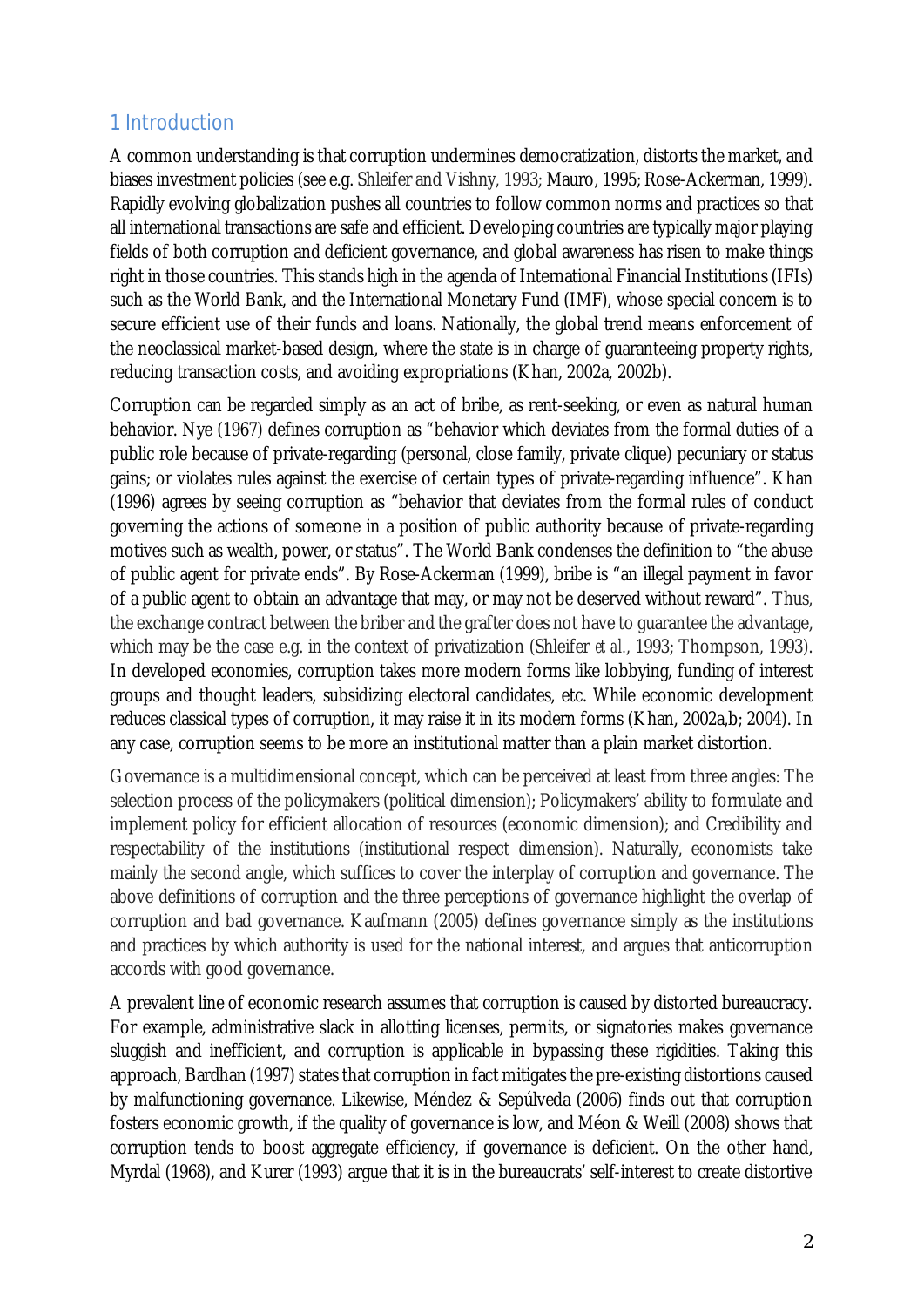tediousness in order to raise motives for bribery, implying that corruption would influence and explain the quality of governance. Kaufmann *et al.* (2000) strongly opposes the idea, and argues that corruption is endogenous to poor governance thus exacerbating rather than mitigating the pre-existing distortions. For a proof, a survey over 3000 multinational firms is performed with the result that bribery in fact increases bureaucratic sluggishness.

In short, there seems to be some distinction in viewpoints: some explain the effects of corruption by the exogenous state of governance, and others take the interplay between corruption and the quality of governance endogenous. By no means, neither viewpoint rejects the other, but the distinction raises up the question of causality between governance and corruption. Many earlier studies have considered this correlation (e.g. Leff, 1964; Rose-Ackerman, 1999; La Porta, 1999; Kaufmann, 2000, 2005; Khan, 2004; Méon & Sekkat, 2005; Méndez & Sepúlveda, 2006), but very few have tested their causal relations. Therefore, this paper empirically tests the causality between the quality of governance and corruption, and specifies the direction of such causality. Section 2 of the paper presents the Granger method of causality testing, and the data used in the analysis. Section 3 presents the empirical findings, and Section 4 concludes.

#### 2 Method and data

The relationship between the quality of governance and corruption seems to be a typical "chickenegg" paradox. In addressing such cases, the Granger method is commonly used in economics (Granger, 1969). By definition, there is Granger causality from *X* to *Y*, when the utilization of the histories of both *X* and *Y* predicts *Y* better than the history of *Y* alone. Such causal relationships in both ways can be formalized by the following baseline models:

$$
Y_{i,t} = \sum_{j=1}^{J} \lambda_j Y_{i,t-j} + \sum_{k=1}^{K} \gamma_k X_{i,t-k} + u_{i,t} \dots (1),
$$
  

$$
X_{i,t} = \sum_{j=1}^{J} \lambda_j X_{i,t-j} + \sum_{k=1}^{K} \gamma_k Y_{i,t-k} + u_{i,t} \dots (2).
$$

There is Granger causality from *X* to *Y*, if model (1) fits statistically better than

$$
Y_{i,t} = \sum_{j=1}^{J} \lambda_j Y_{i,t-j} + u_{i,t} \dots (1.1).
$$

Likewise, there is Granger causality from *Y* to *X*, if model (2) fits better than

$$
X_{i,t} = \sum_{j=1}^{J} \lambda_j X_{i,t-j} + u_{i,t}^{'} \dots (2.1).
$$

In the above equations, *λ, γ*, and *λ', γ'* denote the coefficients to be estimated, *u* and *u'* denote the error terms, the subscript  $i = 1, ..., N$  denotes particular cross-sections,  $t = 1, ..., T$  denotes time, and *J* and *K* denote the number of lag periods. To carry out the test, the coefficients *λ, γ*, and *λ', γ'* in the baseline models (1) and (2), respectively, have to be estimated. Main attention must be paid on *γ* and *γ'*, as their estimates point to possible existence of causality. The choice of lag periods is critical, because too few lags provoke autocorrelated errors and thus spurious test statistics, while too many lags reduce the power of the test. Here, the choice of lag periods obeys the rule of Dumitrescu & Hurlin (2012), which says that the minimum time extent for *J* and *K* should be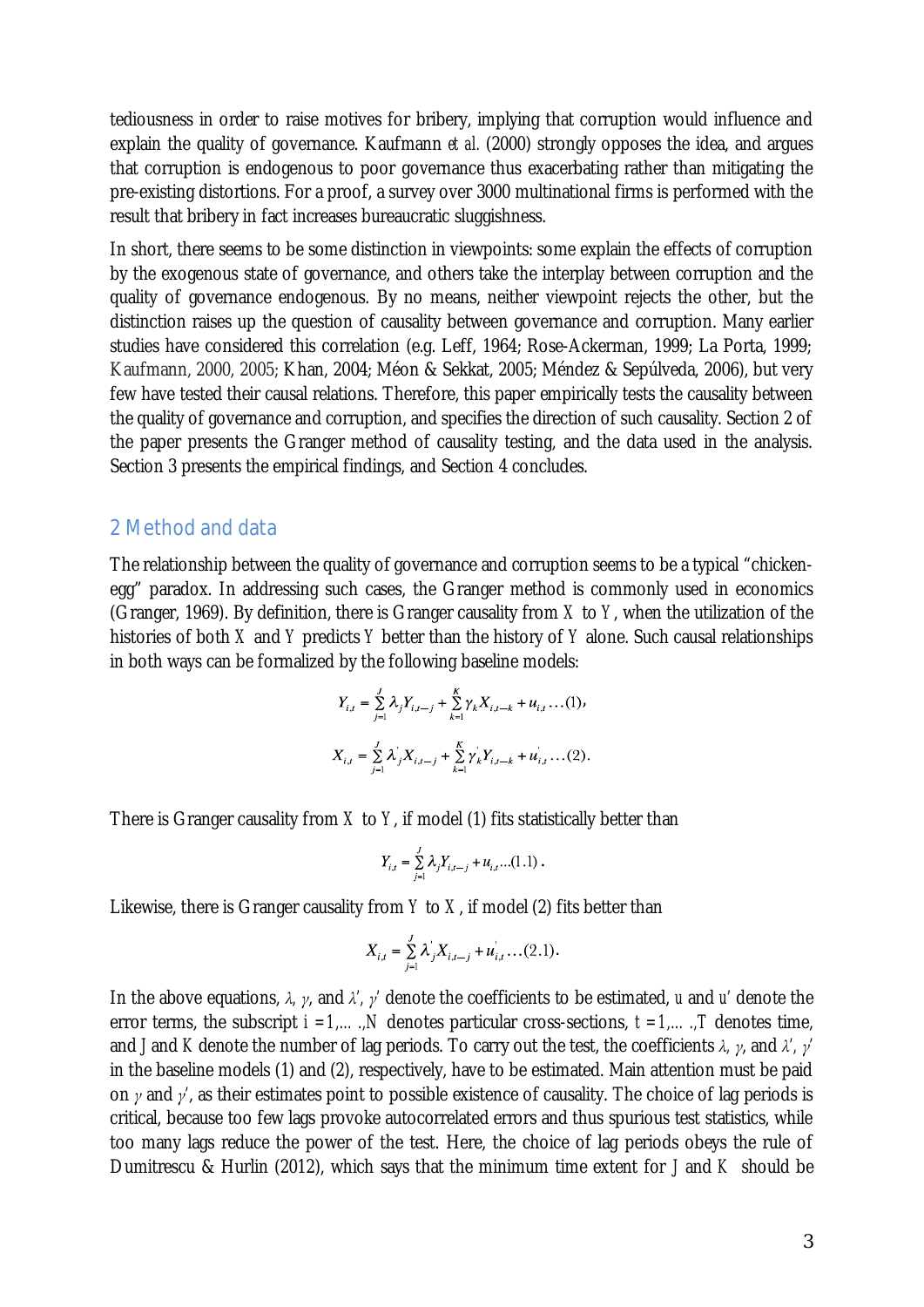chosen according to *T>5+2*z (where *T* is the number of time periods and z is the number of lags). The error terms *u* and *u'* are assumed to follow a one-way error component model. Since the study is based on balanced panel data (i.e. no unobserved specific effects), the error term in model (1), for example, is reduced to the following equation:  $u_{i,t} = \mu_i + v_{i,t_i}$ ; where  $\mu_i \sim \text{IID}(0,\sigma_\mu{}^2)$  stands for period-specific effects and *vi,t ~ IID(0,σ<sup>v</sup> 2 )* represents the error term. The same attributes apply for model (2), too.

Dynamic panel data regressions are basically subject of estimation bias over time. Since the lagged dependent variable  $Y_{i,t}$  in equation (1), or  $X_{i,t}$  in equation (2), could be also endogenous, their presence among explanatory variables in the respective models may cause correlation with the error term. Furthermore, there may also appear effects caused by heterogeneity among the study units. With dynamic and endogenous regressors, the use of the Generalized Least Squares (GLS) estimators, or the Fixed Effects (FE) estimators would lead to inconsistent estimates (Baltagi, 1995). Therefore, Blundell & Bond (1998) propose using the two-step System Generalized Method of Moments (GMM) estimator, which is an augmented version of the Difference GMM estimator of Arellano & Bond (1991). The method is commonly used, because it takes into account all orthogonality conditions, and allows rigorous control over the instrument matrix.

Referring to the baseline models (1) and (2), let variable *X* refer to the quality of governance, and variable *Y* to the extent of corruption. Data on these variables come from the *Worldwide Governance Indicator 2014 (WGI)* dataset published by The World Bank. The dataset includes balanced panel data of 117 countries listed in *Appendix 1*. The time span is from 1996 to 2013, with 15 periodical observations on six aspects of the quality of governance. The aggregated indicators for the quality of governance are<sup>[1](#page-4-0)</sup>:

- *Voice and accountability (*denoted *VA)*, which "reflects perceptions of the extent to which a country's citizens are able to participate in selecting their government, as well as freedom of expression, freedom of association, and a free media"
- *Political stability and absence of violence/terrorism (PS)*, which "reflects perceptions of the likelihood that the government will be destabilized or overthrown by unconstitutional or violent means, including politically-motivated violence and terrorism";
- *Government effectiveness (GE),* which "reflects perceptions of the quality of public services, the quality of the civil service and the degree of its independence from political pressures, the quality if policy formulation and implementation, and the credibility of the government's commitment to such policies";
- *Regulatory quality (RQ)*, which "reflects perceptions of the ability of the government to formulate and implement sound policies and regulations that permit and promote private sector development";
- *Rule of law (RL)*, which "reflects perceptions of the extent to which agents have confidence in and abide by the rules of society, and in particular the quality of contract enforcement, property rights, the police, and the courts, as well as the likelihood of crime and violence";
- *Control of corruption (COR).*

The *COR* indicator is used for the corruption variable, since it attempts to capture the extent to which bureaucrats resort to opportunistic behavior for private ends. Originally, all governance

<span id="page-4-0"></span> <sup>1</sup> For further details on the indicators, see Kaufmann *et al.* (2010).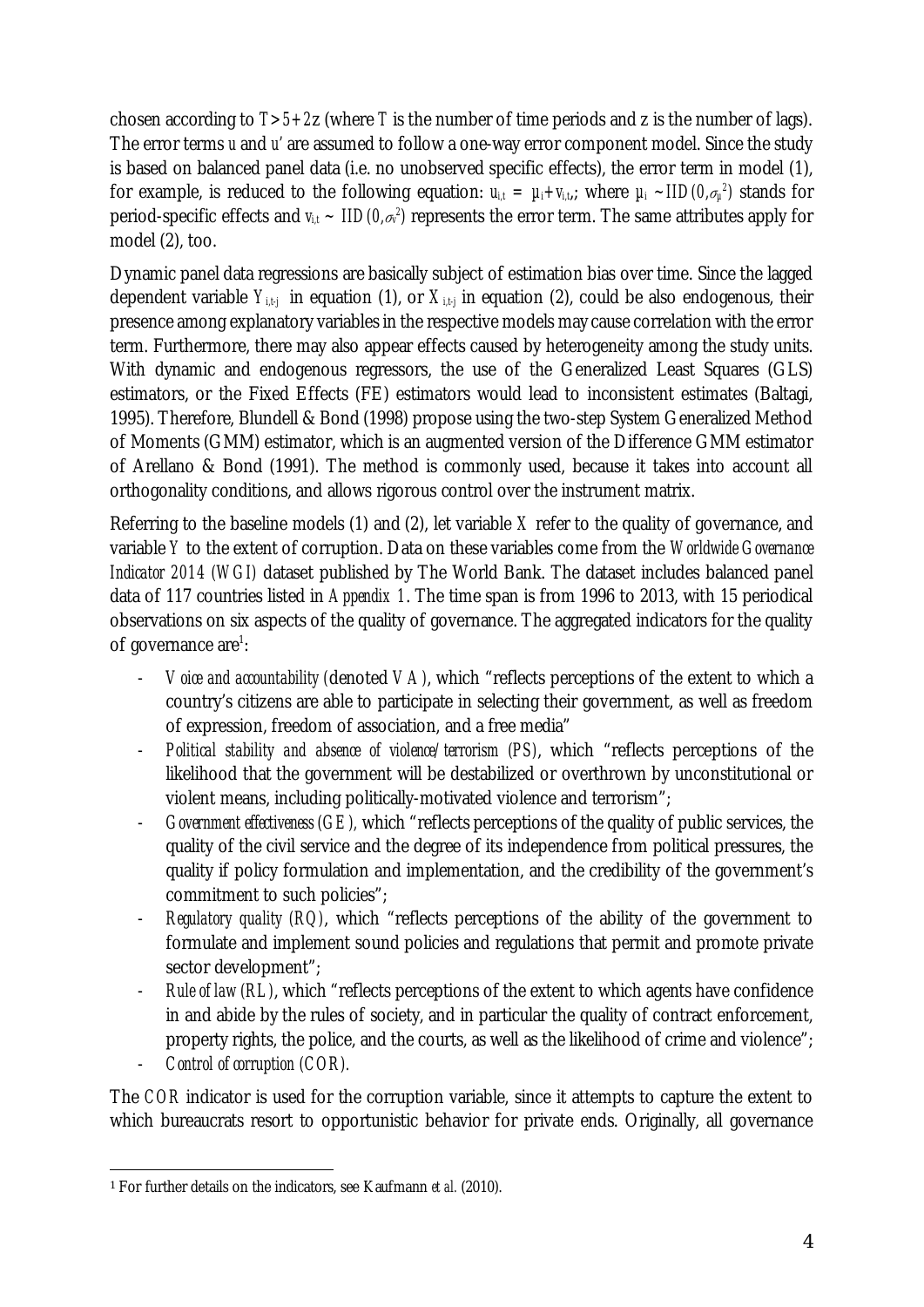indicators score from -2.5 to 2.5, with the upper bound indicating best possible quality of governance, and full integrity for *COR* as a corruption variable. For ease of interpretation, the indicators are transformed by subtracting their original values from 3.5. As a result, the transformed indicator values vary from 1 to 6, with the upper bound standing for the worst quality of governance, and for utmost corruption with *COR*. *Appendix 2* reports the descriptive statistics of the set of variables.

### 3 Empirical results

The first thing is to ensure that the time series are stationary, meaning that their distribution neither follows any trend nor changes over time, which is a key requirement for the validity of time series regressions. The Augmented Dickey-Fuller method is used with the null hypothesis that all panels contain a unit root, saying that the series are *nonstationary*. The alternative hypothesis of stationarity is accepted, if the probability is less than the critical value 0.05. As can be seen from *Appendix 2*, the conclusion is that all series are stationary. This is confirmed also by the Philipps-Perron unitroot test, the results of which are also reported in *Appendix 2*.

To test the existence of Granger-causality between the quality of governance and the extent of corruption, the Two-step System GMM is used. GMM yields asymptotically robust estimators, and all variables enter regression with their logarithmic values. For the lag length, 2 is chosen, which seems optimal since it enables to eliminate serial correlation in residuals (Arellano, 2003). The Arellano tests AR (1) and AR (2) are used to respect the condition of Dumitrescu & Hurlin (2012).

In equation (1), the test of whether poor governance causes corruption is based on the Wald test with the null hypothesis that the values of the lagged variables of poor governance are zero, which means that these regressors have no predictive contains for *Y<sub>it</sub>* (i.e. *γ*<sub>1</sub>=*γ*<sub>2</sub>=…*γ*<sub>*K*</sub>=0, The same applies for equation (2) in the opposite direction (i.e. *γ1'=γ2'=…γK'=0*). Following the benchmark models, due attention is paid on the coefficient of the sum of the lagged variables of governance in equation (1), and alternatively on the sum of the lagged variables of corruption in equation (2). If the coefficient is significant, the explanatory variable explains the dependent variable (positively or negatively). When studying causality, positive or negative coefficients of the explanatory variable have the same interpretation.<sup>[2](#page-5-0)</sup>

### *3.1 Granger causality test – preliminary specification*

For preliminary investigation of Granger causality between the quality of governance and corruption, the models (1) and (2) are tested as such along the procedure presented in the previous section. This is to say that possible causality is examined in both ways, from the quality of governance to corruption, that is model (1), and from corruption to the quality of governance, that is model (2). The tests are made according to each indicator of the quality of governance. The full results of the Granger causality tests are reported in *Table 1*.

<span id="page-5-0"></span> <sup>2</sup> Note that the signs of the estimated coefficients tell about effects rather than causes. Yet, the interpretation in this case is similar.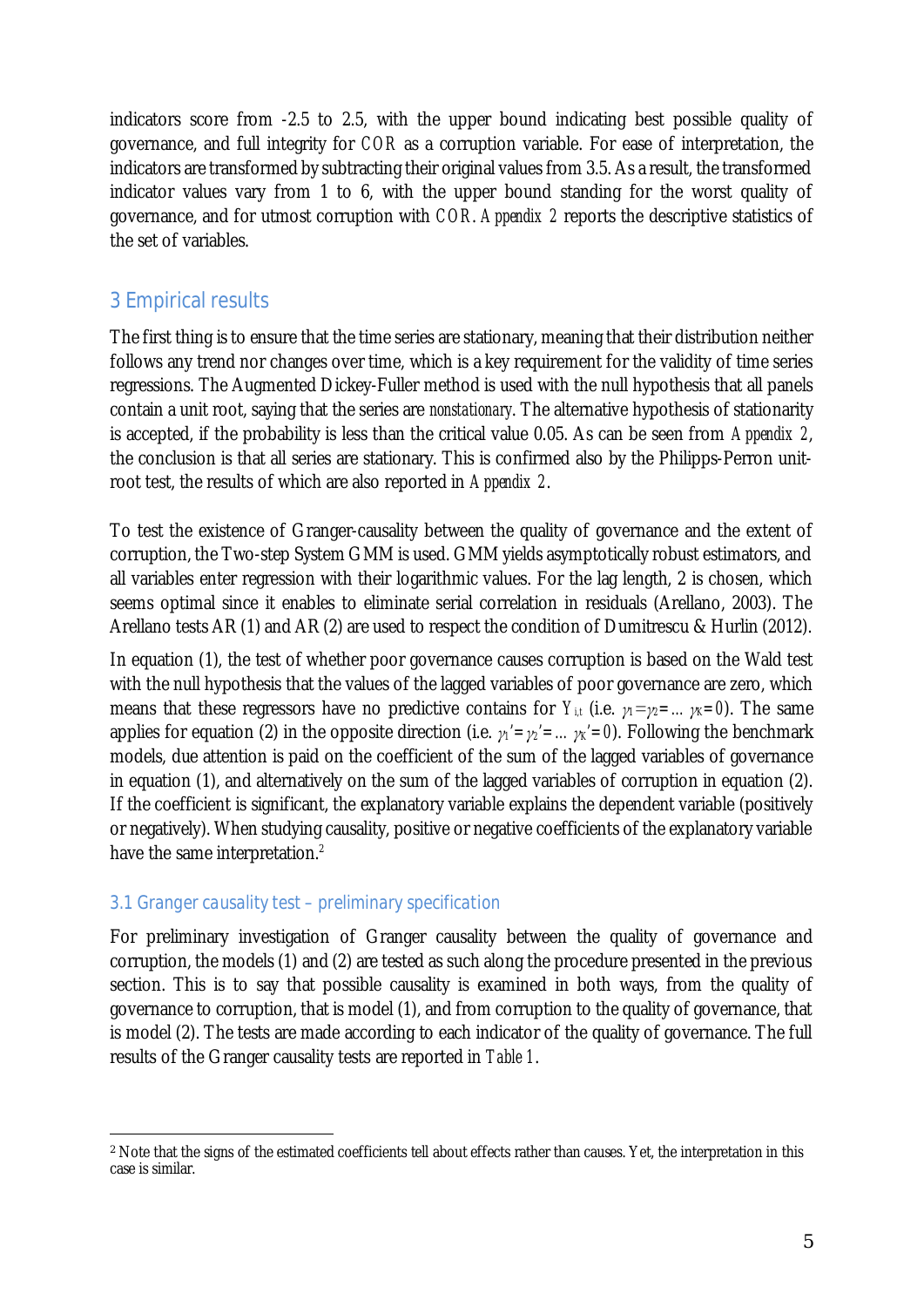|                                                                                                                                                                                                                                                           |                 | Granger test between |                | Granger test between |                | Granger test between |                | Granger test between | Granger test between |                |
|-----------------------------------------------------------------------------------------------------------------------------------------------------------------------------------------------------------------------------------------------------------|-----------------|----------------------|----------------|----------------------|----------------|----------------------|----------------|----------------------|----------------------|----------------|
|                                                                                                                                                                                                                                                           |                 | COR & VA             |                | COR & PS             |                | COR & GE             |                | COR & RO             | COR & RL             |                |
|                                                                                                                                                                                                                                                           |                 | (2)                  | (1)            | (2)                  | (1)            |                      | (1)            | (2)                  | (1)                  | (2)            |
|                                                                                                                                                                                                                                                           | VA® COR         | COR® VA              | PS® COR        | COR® PS              | <b>GE® COR</b> | <b>COR® GE</b>       | RQ® COR        | <b>COR® RQ</b>       | RL ® COR             | <b>COR® RL</b> |
| $CORRUPTION_{t1}$                                                                                                                                                                                                                                         | $0.760***$      | $-0.012$             | $0.741***$     | $0.086**$            | $0.738***$     | 0.003                | $0.761***$     | 0.000                | $0.682***$           | 0.024          |
|                                                                                                                                                                                                                                                           | (0.03)          | (0.020)              | (0.035)        | (0.033)              | (0.041)        | (0.028)              | (0.038)        | (0.029)              | (0.045)              | (0.032)        |
| $CORRUPTION_{L2}$                                                                                                                                                                                                                                         | $0.128*$        | $0.041 -$            | $0.119*$       | $-0.013$             | $0.111*$       | 0.043                | $0.130*$       | $0.057*$             | $0.119*$             | $0.040 -$      |
|                                                                                                                                                                                                                                                           | (0.051)         | (0.024)              | (0.055)        | (0.030)              | (0.051)        | (0.032)              | (0.054)        | (0.028)              | (0.047)              | (0.022)        |
| $\sum$ CORRUPTION <sub>1-1</sub>                                                                                                                                                                                                                          | $0.082*$        | $-0.011$             | $0.085 -$      | $-0.029$             | 0.057          | 0.009                | 0.059          | 0.006                | 0.066                | 0.038          |
|                                                                                                                                                                                                                                                           | (0.039)         | (0.018)              | (0.043)        | (0.029)              | (0.046)        | (0.027)              | (0.046)        | (0.02)               | (0.049)              | (0.029)        |
| <b>GOVERNANCE</b> <sub>t1</sub>                                                                                                                                                                                                                           | $0.118*$        | $0.960***$           | $0.110***$     | $0.786***$           | 0.070          | $0.783***$           | 0.046          | $0.861***$           | $0.255***$           | $0.924***$     |
|                                                                                                                                                                                                                                                           | (0.051)         | (0.034)              | (0.029)        | (0.044)              | (0.051)        | (0.050)              | (0.045)        | (0.05)               | (0.074)              | (0.062)        |
| $GOVERNAMECE_{t2}$                                                                                                                                                                                                                                        | $-0.033$        | $-0.099*$            | $-0.025$       | 0.074                | 0.013          | 0.116.               | $-0.038$       | 0.014                | $-0.044$             | $-0.008$       |
|                                                                                                                                                                                                                                                           | (0.057)         | (0.041)              | (0.031)        | (0.041)              | (0.052)        | (0.059)              | (0.047)        | (0.034)              | (0.086)              | (0.068)        |
| $\sum$ GOVERNANCE <sub>t-i</sub>                                                                                                                                                                                                                          | $-0.056$        | $0.106***$           | $-0.010$       | 0.043                | 0.009          | 0.021                | 0.041          | 0.040                | $-0.059$             | $-0.044$       |
|                                                                                                                                                                                                                                                           | (0.041)         | (0.029)              | (0.021)        | (0.028)              | (0.038)        | (0.042)              | (0.039)        | (0.029)              | (0.045)              | (0.026)        |
| Number of observations                                                                                                                                                                                                                                    | 2691            | 2691                 | 2691           | 2691                 | 2691           | 2691                 | 2691           | 2691                 | 2691                 | 2691           |
| Number of groups                                                                                                                                                                                                                                          | 117             | 117                  | 117            | 117                  | 117            | 117                  | 117            | 117                  | 117                  | 117            |
| Sargan test <sup>a</sup> (p-value)                                                                                                                                                                                                                        |                 |                      |                |                      |                |                      |                |                      |                      |                |
| AR $(1)$ <sup>b</sup> (p-value)                                                                                                                                                                                                                           | $1.2175e-09$    | 3.9678e-08           | 3.3884e-09     | 5.1984e-15           | 6.8559e-09     | 5.1149e-08           | 3.3749e-09     | $2.22e-16$           | 4.6125e-09           | 5.5864e-10     |
| AR $(2)$ <sup>b</sup> (p-value)                                                                                                                                                                                                                           | 0.88478         | 0.92163              | 0.97637        | 0.34706              | 0.71062        | 0.2212               | 0.78187        | 0.0377               | 0.7557               | 0.38242        |
| Wald test for coefficients <sup>c</sup>                                                                                                                                                                                                                   | $(46066.7)$ *** | $(62415.27)$ ***     | $(28465.5)***$ | $(4537.64)$ ***      | $(20784.1)***$ | $(34527)***$         | $(19465.3)***$ | $(14072.7)***$       | $(19438.7)***$       | $(33227.6)***$ |
| Wald test for time dummiesc                                                                                                                                                                                                                               | $(33.578)***$   | $(23.145)***$        | $(26.393)***$  | (15.818)             | $(30.43)***$   | $(45.544)***$        | $(30.489)$ *** | $(25.248)***$        | $(29.052)***$        | (19.308)       |
| Notes: <sup>a</sup> The null hypothesis of the Sargan test (robust to autocorrelation) is that the instruments are not correlated with the residuals. <b>b</b> The null hypothesis of the AR (1) and AR (2) tests is that the residual                    |                 |                      |                |                      |                |                      |                |                      |                      |                |
| from the estimations is first-order, but not second-order correlated. $\epsilon$ The Wald test checks whether <i>GOVERNANCE<sub>ti</sub></i> = 0 for equation (1) and <i>CORRUPTION<sub>ti</sub></i> = 0 for equation (2). $\epsilon$ The null hypothesis |                 |                      |                |                      |                |                      |                |                      |                      |                |
| of the Wald test for time dummies examines whether dummy <sub>t</sub> =0 (the GMM technique always generates tests for times). Robust standard errors to heteroscedasticity are in parentheses. The following                                             |                 |                      |                |                      |                |                      |                |                      |                      |                |
| superscripts "***, "**, "*', " represent the statistical significance at 0.1, 1, 5, and 10 percent level.                                                                                                                                                 |                 |                      |                |                      |                |                      |                |                      |                      |                |

*Table 1:* Results of Granger causality tests between Corruption and the quality of Governance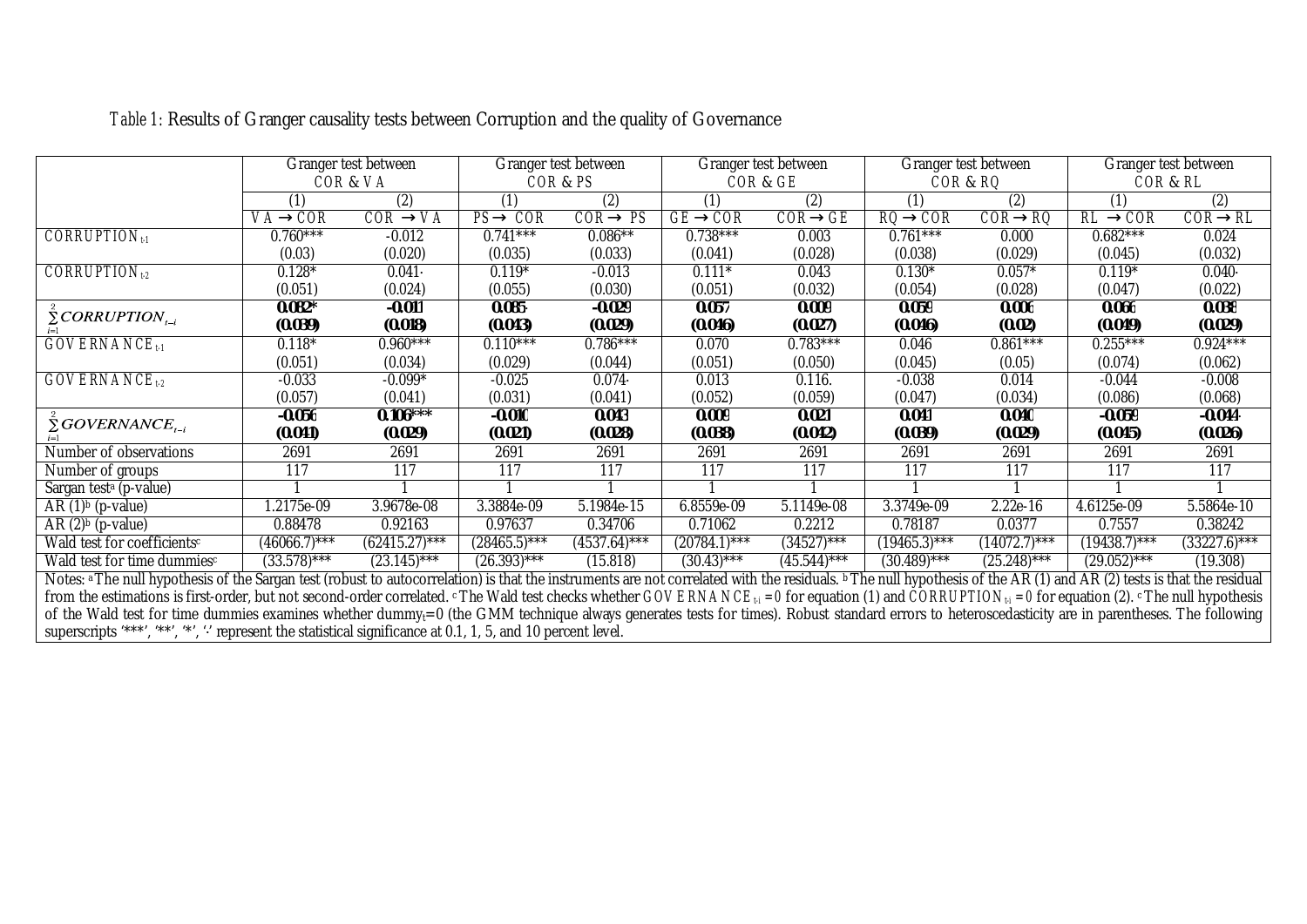*Table 1* shows that the dependent variables in models (1) and (2) are significantly predicted by their respective past values. In the estimations of model (1) (possible causality from bad quality of governance to corruption), the coefficients of the two lagged variables of corruption are always statistically different from zero. However, the coefficient estimate of the sum of lagged variables of governance (row 6 in bold, left colums) is never significant, meaning that there is no Granger causality from any of the five governance indicators to corruption. With the reverse model (2) (possible causality from corruption to the deterioration of the quality of governance), the endogenous variables are also (at least to some extent) statistically predicted by their past values, but the estimates of the sum of the lagged variables of corruption (row 3 in bold, right columns) are again never significant. Hence, there seems to be no Granger causality from corruption to deficient governance.

To synthesize the results of *Table 1*, it seems that poor governance does not cause corruption, and corruption does not cause poor governance. This is quite surprising, at least in the light of the intuitively appealing proposition by Kaufmann (2000) that corruption should endogenously lead to poor governance, and exacerbate economic distortions. Even a quick look on the country-wise data shows that excessive corruption and bad quality of governance usually go hand-in-hand, and vice versa. The finding somewhat contradicts also the mainstream neoclassical view of efficient governance in securing property rights with a low risk of expropriation, and preserving collective interests – why shouldn't idle control of corruption make it less efficient (see Khan, 2000a,b)?

#### *3.2 Closer scrutiny on Granger causality*

By all means, the above result that there is no Granger causality between poor governance and corruption needs closer assessment with further specifications on models (1) and (2). Two specifications are tried, one concerning possible changes in the governance-corruption nexus over time, and the other concerning possible differences in the nexus between country types.

Concerning the first specification, it is quite plausible that the governance-corruption causality is time-dependent, and that there may exist some critical breaking points that affect it. One quite obvious breaking point is due to the rapidly rising awareness of the necessity of the struggle against corruption in the beginning of the 21<sup>st</sup> century. As a prominent example of this awareness, 140 countries have ratified the anti-corruption agreements of the UN convention in 2003 in Mérida, Mexico. The widely adopted anti-corruption measures should have had worldwide influence on the extent of corruption. A plausible assumption is that the links to the quality of governance, if any, should have also been shaken (ref. e.g. Charron, 2001 on the impact of foreign aid on corruption).

To test the breaking point proposition, a time dummy variable is constructed so that it is 1 for years after 2000 and 0 otherwise. The interaction term between the time-dummy (denoted *Post2000*) and the key variables are then included among the predictors. Models (1) and (2) are estimated following the same procedure as in the previous case. The results of these estimations are reported in *Table 2*.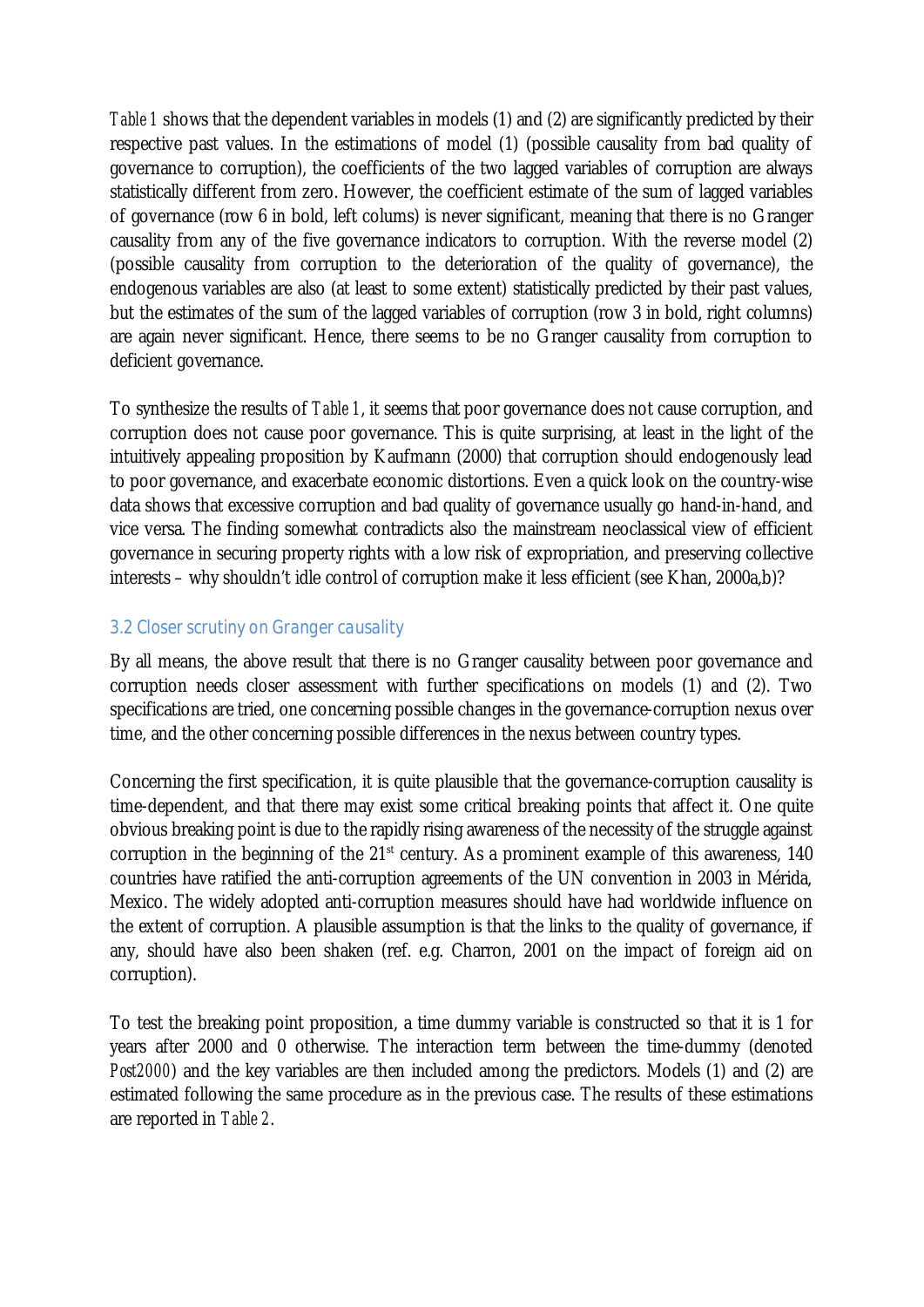|                                                  | Granger test between |             | Granger test between |             |                | Granger test between | Granger test between |             |             | Granger test between |
|--------------------------------------------------|----------------------|-------------|----------------------|-------------|----------------|----------------------|----------------------|-------------|-------------|----------------------|
|                                                  | COR& VA              |             | COR & PS             |             |                | COR & GE             | COR & RQ             |             |             | COR & RL             |
|                                                  | (1)                  | (2)         | (1)                  | (2)         | (1)            | (2)                  | (1)                  | (2)         | (1)         | (2)                  |
|                                                  | VA® COR              | COR® VA     | PS® COR              | COR® PS     | <b>GE® COR</b> | COR® GE              | RO® COR              | COR® RQ     | RL® COR     | COR® RL              |
| <b>CORRUPTION</b> <sub>1-1</sub>                 | $0.885***$           | $-0.002$    | $0.789***$           | $0.170***$  | $0.786***$     | 0.046                | $0.809***$           | 0.05        | $0.77***$   | $0.07 -$             |
|                                                  | (0.049)              | (0.027)     | (0.045)              | (0.048)     | (0.074)        | (0.036)              | (0.05)               | (0.04)      | (0.06)      | (0.04)               |
| $CORRUPTION_{t2}$                                | 0.086                | $-0.04$     | 0.087                | $-0.108***$ | 0.086          | $-0.01$              | $0.11*$              | $0.08*$     | 0.07        | 0.01                 |
|                                                  | (0.054)              | (0.032)     | (0.055)              | (0.04)      | (0.059)        | (0.051)              | (0.053)              | (0.03)      | (0.05)      | (0.034)              |
| $\sum$ CORRUPTION <sub><math>_{t-1}</math></sub> | $0.096*$             | $0.035 -$   | $0.113*$             | $-0.042$    | 0.067          | 0.062                | 0.032                | 0.011       | $0.11*$     | 0.031                |
|                                                  | (0.044)              | (0.021)     | (0.046)              | (0.031)     | (0.042)        | (0.039)              | (0.041)              | (0.026)     | (0.05)      | (0.029)              |
| <b>GOVERNANCE</b> <sub>t-1</sub>                 | $-0.068$             | $0.949***$  | 0.048                | $0.74***$   | 0.019          | $0.74***$            | $-0.012$             | $0.77***$   | 0.13        | $0.85***$            |
|                                                  | (0.057)              | (0.044)     | (0.050)              | (0.072)     | (0.084)        | (0.053)              | (0.067)              | (0.05)      | (0.09)      | (0.066)              |
| <b>GOVERNANCE</b> <sub>t2</sub>                  | 0.019                | $-0.069$    | $-0.008$             | $0.191***$  | 0.026          | $0.148*$             | $-0.039$             | $-0.03$     | $-0.01$     | 0.022                |
|                                                  | (0.059)              | (0.049)     | (0.042)              | (0.06)      | (0.058)        | (0.075)              | (0.059)              | (0.043)     | (0.09)      | (0.077)              |
| $\sum GOVERNAME$                                 | $-0.097*$            | $0.083***$  | $-0.06*$             | 0.012       | $-0.0005$      | $-0.006$             | $0.081*$             | 0.046       | $-0.09*$    | $-0.025$             |
|                                                  | (0.046)              | (0.031)     | (0.027)              | (0.041)     | (0.045)        | (0.061)              | (0.039)              | (0.033)     | (0.05)      | (0.032)              |
| CORRUPTION <sub>t1</sub> *Post2000               | $-0.131***$          | 0.004       | $-0.037$             | $-0.09*$    | $-0.034$       | $-0.04$              | $-0.055$             | $-0.071$    | $-0.06$     | $-0.082*$            |
|                                                  | (0.032)              | (0.021)     | (0.033)              | (0.043)     | (0.072)        | (0.04)               | (0.045)              | (0.039)     | (0.05)      | (0.038)              |
| CORRUPTION <sub>t2</sub> *Post2000               | $0.053 -$            | $0.096***$  | $0.048*$             | $0.111***$  | 0.039          | 0.062                | 0.024                | $-0.051$    | $0.08*$     | 0.02                 |
|                                                  | (0.03)               | (0.016)     | (0.024)              | (0.033)     | (0.038)        | (0.038)              | (0.03)               | (0.03)      | (0.04)      | (0.031)              |
| $\sum$ CORRUPTION <sub>t-i</sub> * Post2000      | $-0.018$             | $-0.087***$ | $-0.029$             | $-0.01$     | $-0.002$       | $-0.094*$            | $0.055 -$            | $-0.007$    | $-0.05$     | $-0.019$             |
|                                                  | (0.027)              | (0.015)     | (0.022)              | (0.024)     | (0.039)        | (0.04)               | (0.033)              | (0.027)     | (0.04)      | (0.021)              |
| GOVERNANCE <sub>t-1</sub> *Post2000              | $0.207***$           | 0.034       | 0.052                | 0.087       | 0.032          | 0.056                | 0.073                | $0.108*$    | 0.07        | $0.122*$             |
|                                                  | (0.046)              | (0.033)     | (0.045)              | (0.063)     | (0.09)         | (0.053)              | (0.072)              | (0.054)     | (0.07)      | (0.051)              |
| GOVERNANCE <sub>t-2</sub> *Post2000              | $-0.047$             | $-0.035$    | $-0.032$             | $-0.134***$ | $-0.018$       | $-0.034$             | $-0.0004$            | $0.09*$     | $-0.09$     | $-0.044$             |
|                                                  | (0.037)              | (0.027)     | (0.032)              | (0.045)     | (0.041)        | (0.052)              | (0.045)              | (0.04)      | (0.04)      | (0.043)              |
| $\sum$ GOVERNANCE <sub>t-i</sub> * Post2000      | 0.009                | 0.017       | 0.03                 | 0.045       | $-0.007$       | 0.046                | $-0.095*$            | $-0.018$    | 0.067       | 0.017                |
|                                                  | (0.032)              | (0.021)     | (0.023)              | (0.034)     | (0.039)        | (0.048)              | (0.04)               | (0.035)     | (0.04)      | (0.027)              |
| Number of observations                           | 2691                 | 2691        | 2691                 | 2691        | 2691           | 2691                 | 2691                 | 2691        | 2691        | 2691                 |
| Number of groups                                 | 117                  | 117         | 117                  | 117         | 117            | 117                  | 117                  | 117         | 117         | 117                  |
| Sargan test (p-value)                            |                      |             |                      |             |                |                      |                      |             |             |                      |
| AR (1) (p-value)                                 | 1.253e-14            | 3.002e-08   | 3.098e-12            | $2.22e-16$  | 1.538e-12      | 6.486e-09            | 4.100e-12            | 8.69e-13    | 2.63e-11    | 2.537e-08            |
| AR (2) (p-value)                                 | 0.30835              | 0.31498     | 0.33915              | 0.1946      | 0.48066        | 0.0111               | 0.7631               | 0.1223      | 0.3634      | 0.1942               |
| Wald test for coefficients                       | 147150.7***          | 182527.6*** | 146859.8***          | 38966.3***  | 170549.7***    | 116355.4***          | 158725.9***          | 134400.1*** | 140663.1*** | 231899.6***          |
| Wald test for time dummies                       | 32.70828***          | 53.90***    | 22.297***            | 12.346      | 19.245         | 33.376               | 19.193               | 24.818***   | $21.507***$ | 18.907               |

*Table 2:* Regression results: Granger causality tests between Corruption and Poor governance in the post 2000s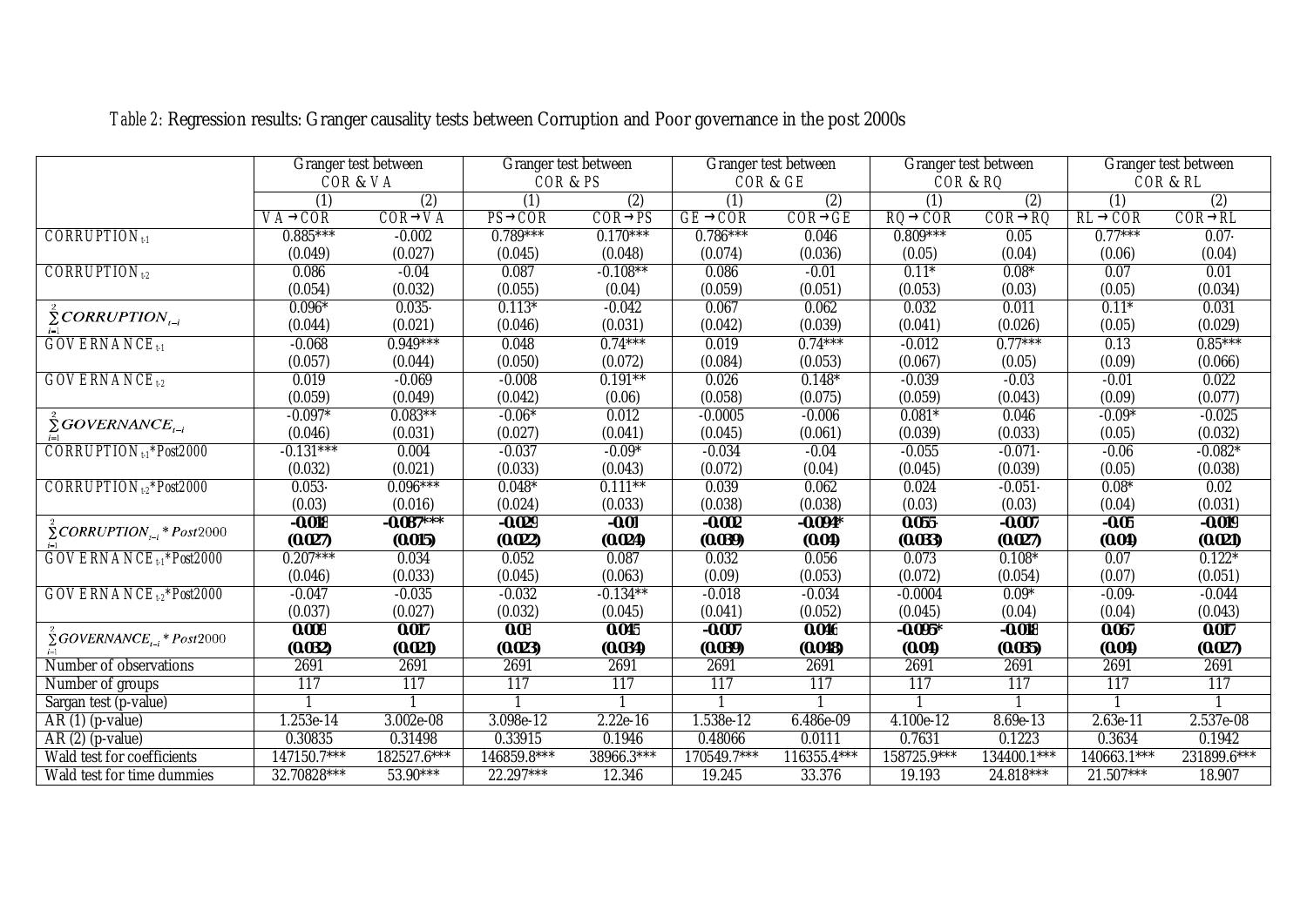*Table 2* includes the coefficient estimates for the new interaction terms. In particular, the causal link from one variable to another is checked against the significance of the coefficient estimate of the sum of the interaction terms on the bolded rows (numbers 9 and 12) in the *Table*. Inspection of model (1) (row 12, left columns) shows that there exists a statistically significant one-way Granger causality from

- *RQ* to corruption (at 5 % treshold level).

With model (2) (row 9, right columns), the results show statistically significant unidirectional Granger causalities from

- corruption to *VA* (at 0.1 % threshold); and
- corruption to *GE* (at 5 % threshold level).

 

The results mean that the nexus between corruption and these particular aspects of the quality of governance has evolved over the breaking point year 2000. However, there still seems to exist no statistically significant Granger-causalities between corruption and the quality of governance, measured in terms of *PS*, or *RL* in either direction.

The second specification is based on the perception that corruption is a complex phenomenon, which is likely to be connected to e.g. racial, lingual, political, cultural, historical, and religious factors that largely determine the socio-economic mentality of particular countries. In order to get statistically meaningful results, the whole sample of countries is divided into reasonably large subsamples. The sub-sampling stands on the assumption that countries close to each other often have same kinds of mental patterns. Thus, the mental link should hold also over wider areas (Treisman, 2000; Goel and Nelson, 2008). These shared patterns may also be reflected by belonging to economic and political unions, or defence alliances. Sometimes the geographical aspect may not imply proximity, but rather the opposite. For example, isolated countries that lay on isles far away from the mainland may generate common mental features, albeit they may locate quite far from each other.

The 117 countries in the whole sample are arranged into 7 sub-samples, or country groups.<sup>[3](#page-9-0)</sup> In constructing the groups, the criterion is that the countries in each group are as homogenous as possible concerning their socio-economic mentality. The sub-sampled country groups are the following:

- *Sub-Saharan Africa* (denoted *SSA*), including: Burundi, Benin, Botswana, Central African Republic, Cote d'Ivoire, Cameroon, Democratic Republic of Congo, Republic of Congo, Gabon, Ghana, Gambia, Kenya, Liberia, Lesotho, Mali, Mozambique, Mauritania, Malawi, Namibia, Niger, Rwanda, Sudan, Senegal, Sierra Leone, Swaziland, Togo, Tanzania, Uganda, South Africa, and Zambia (30 countries in total);
- *Latin America* (*LA*), including: Argentina, Belize, Bolivia, Brazil, Chile, Colombia, Costa Rica, Ecuador, Guatemala, Honduras, Mexico, Panama, Peru, Paraguay, El Salvador, Uruguay, and Venezuela (17 countries in total);

<span id="page-9-0"></span><sup>3</sup> The sub-samples include 115 of the 117 countries. United States and Canada are omitted, because no regressions can be performed with a group of two (North American) countries, and because it is not reasonable to include them it the other groups.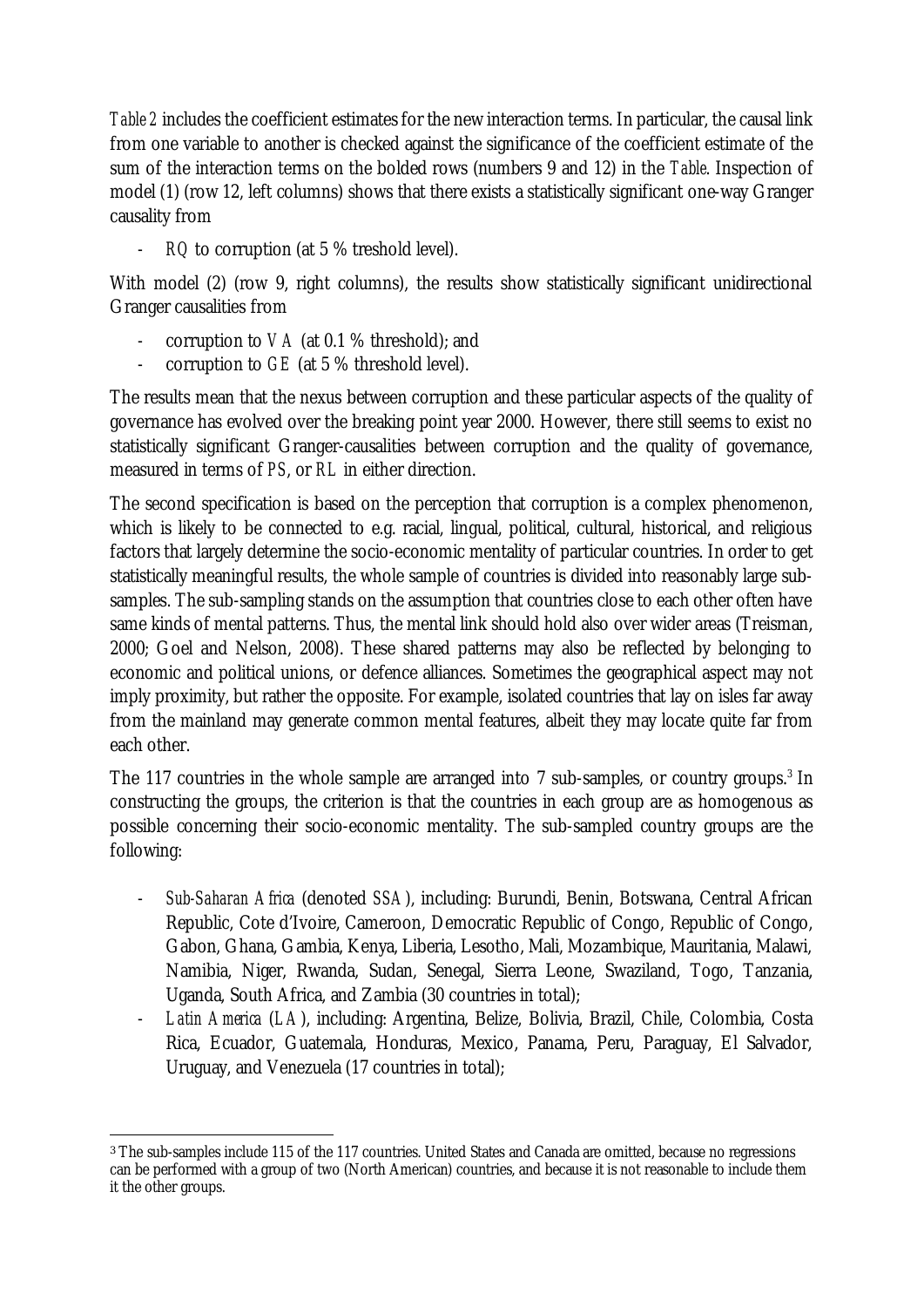- *Europe* (*EUR*), including: Albania, Austria, Belgium, Bulgaria, Switzerland, Germany, Denmark, Spain, Finland, France, United Kingdom, Greece, Hungary, Italy, Luxembourg, Netherlands, Norway, Poland, Portugal, Romania, and Sweden (21 countries in total);
- *South-East Asia* (*SEA*), including: Brunei Darussalam, Hong Kong, Indonesia, India, Cambodia, Laos, Malaysia, Singapore, and Viet Nam (9 countries in total);
- *East Asia* & *South Asia* (*EASA*), including: Bangladesh, China, Japan, Republic of Korea, Macao, Mongolia, Nepal, Pakistan, and Thailand (9 countries in total);
- *Island Countries* (*ISLA*), including: Australia, Bahrain, Barbados, Cyprus, Dominican Republic, Fiji, Ireland, Iceland, Jamaica, Sri Lanka, Maldives, Malta, Mauritius, New Zealand, Philippines, Trinidad and Tobago, and Taiwan (17 countries in total);
- *Middle East* & *Northern Africa* (*MENA*), including: Egypt, Iran, Iraq, Israel, Jordan, Kuwait, Morocco, Qatar, Saudi Arabia, Syrian Arab Republic, Tunisia, and Turkey (12 countries in total).

To capture the mentality-dependent specificities, the two baseline models (1) and (2) are reestimated with respect to the above grouping. To operationalize the grouping, 7 dummy variables are used so that they get the value 1, if the country belongs to the country group in question, and the value 0 otherwise. Interaction terms are now constructed by using the groupwise dummy multiplication with the corruption and governance variables. In other respects, the estimation procedure remains unchanged. *Table 3* summarizes the relevant information, and full estimation results are presented in *Appendix 3*.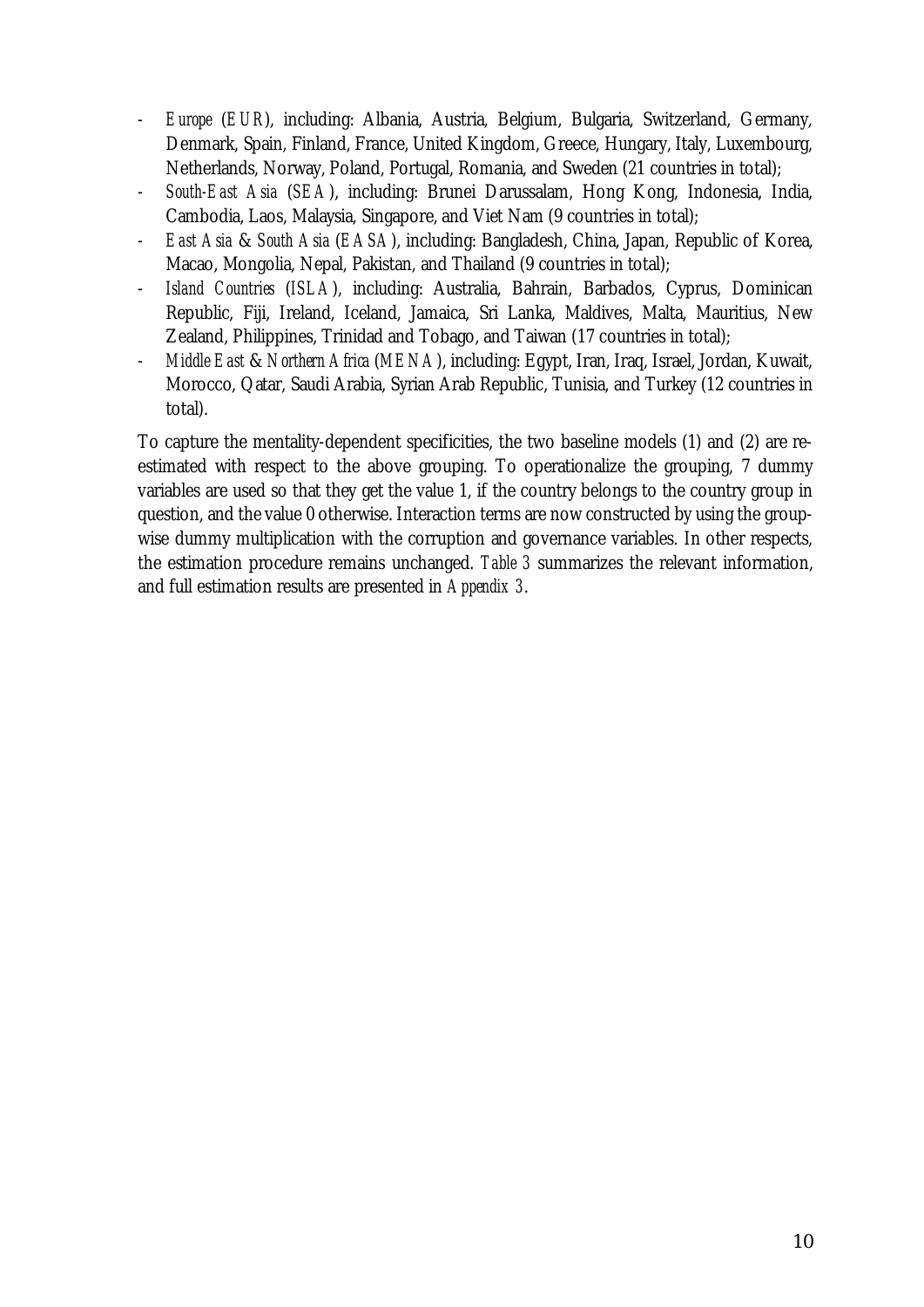|                                                         |                | Granger test between |           | Granger test between |                | Granger test between |                | Granger test between |                | Granger test between |
|---------------------------------------------------------|----------------|----------------------|-----------|----------------------|----------------|----------------------|----------------|----------------------|----------------|----------------------|
|                                                         |                | COR& VA              |           | COR & PS             |                | COR & GE             |                | COR & RO             |                | COR & RL             |
|                                                         | (1)            | (2)                  | (1)       | (2)                  | (1)            | $\overline{(2)}$     | (1)            | (2)                  | (1)            | (2)                  |
|                                                         | <b>VA® COR</b> | <b>COR® VA</b>       | PS® COR   | <b>COR® PS</b>       | <b>GE® COR</b> | <b>COR® GE</b>       | <b>RO® COR</b> | <b>COR® RQ</b>       | <b>RL® COR</b> | <b>COR® RL</b>       |
| $\sum$ CORRUPTION <sub><math>_{t-i}</math></sub> * SSA  |                | 0.033                |           | 0.009                |                | $-0.063$             |                | $-0.003$             |                | $-0.102$             |
|                                                         |                | (0.049)              |           | (0.104)              |                | (0.056)              |                | (0.040)              |                | (0.058)              |
| $\sum$ GOVERNANCE <sub>t-i</sub> * SSA                  | 0.045          |                      | $-0.034$  |                      | $-0.028$       |                      | $-0.0003$      |                      | $-0.078$       |                      |
| $i=1$                                                   | (0.081)        |                      | (0.054)   |                      | (0.117)        |                      | (0.090)        |                      | (0.104)        |                      |
| $\sum$ CORRUPTION <sub><math>i-i</math></sub> * LA      |                | 0.009                |           | 0.107                |                | $-0.083$             |                | $0.082 -$            |                | 0.012                |
|                                                         |                | (0.071)              |           | (0.094)              |                | (0.062)              |                | (0.048)              |                | (0.057)              |
| $\sum$ GOVERNANCE <sub>t-i</sub> * LA                   | $0.218***$     |                      | 0.061     |                      | 0.042          |                      | $-0.032$       |                      | 0.158          |                      |
| $i=1$                                                   | (0.079)        |                      | (0.059)   |                      | (0.077)        |                      | (0.064)        |                      | (0.129)        |                      |
| $\sum$ CORRUPTION <sub>t-i</sub> * EUR                  |                | 0.05                 |           | $-0.059$             |                | 0.038                |                | $-0.028$             |                | 0.014                |
| $i=1$                                                   |                | (0.039)              |           | (0.063)              |                | (0.068)              |                | (0.050)              |                | (0.047)              |
| $\bar{\Sigma}$ GOVERNANCE <sub>t-i</sub> * EUR          | $-0.201$       |                      | 0.076     |                      | $-0.020$       |                      | 0.016          |                      | $-0.061$       |                      |
| $i=1$                                                   | (0.120)        |                      | (0.046)   |                      | (0.078)        |                      | (0.117)        |                      | (0.099)        |                      |
| $\bar{\Sigma}$ CORRUPTION, * SEA                        |                | 0.002                |           | $-0.123$             |                | 0.035                |                | $-0.012$             |                | $-0.029$             |
|                                                         |                | (0.069)              |           | (0.103)              |                | (0.140)              |                | (0.139)              |                | (0.05)               |
| $\sum$ GOVERNANCE <sub>t-i</sub> * SEA                  | 0.251          |                      | $-0.168*$ |                      | 0.031          |                      | $-0.117$       |                      | $-0.178$       |                      |
| $i=1$                                                   | (0.257)        |                      | (0.076)   |                      | (0.135)        |                      | (0.081)        |                      | (0.122)        |                      |
| $\sum$ CORRUPTION <sub><math>_{t-i}</math></sub> * EASA |                | $-0.091*$            |           | $-0.027$             |                | $-0.030$             |                | 0.104                |                | 0.133                |
|                                                         |                | (0.038)              |           | (0.060)              |                | (0.054)              |                | (0.099)              |                | (0.132)              |
| $\sum$ GOVERNANCE <sub>t-i</sub> * EASA                 | $-0.3272*$     |                      | 0.033     |                      | $-0.227**$     |                      | $-0.300*$      |                      | 0.028          |                      |
|                                                         | (0.151)        |                      | (0.066)   |                      | (0.084)        |                      | (0.142)        |                      | (0.169)        |                      |
| $\sum$ CORRUPTION <sub><math>_{t-i}</math></sub> * ISLA |                | 0.011                |           | $-0.012$             |                | 0.023                |                | 0.014                |                | $-0.113*$            |
| $i=1$                                                   |                | (0.045)              |           | (0.063)              |                | (0.061)              |                | (0.044)              |                | (0.051)              |
|                                                         | 0.027          |                      | $-0.0007$ |                      | 0.041          |                      | $-0.028$       |                      | 0.161          |                      |
| $\sum GOVERNAMEE_{t-i} * ISLA$                          | (0.119)        |                      | (0.058)   |                      | (0.073)        |                      | (0.095)        |                      | (0.137)        |                      |
|                                                         |                | $-0.003$             |           | 0.077                |                | 0.051                |                | $-0.036$             |                | $-0.024$             |
| $\sum$ CORRUPTION <sub>t-i</sub> * MENA<br>$i=1$        |                | (0.039)              |           | (0.063)              |                | (0.071)              |                | (0.061)              |                | (0.059)              |
| $\sum$ GOVERNANCE <sub>t-i</sub> * MENA                 | 0.069          |                      | $-0.102$  |                      | 0.077          |                      | 0.235          |                      | 0.209          |                      |
| $i=1$                                                   | (0.159)        |                      | (0.075)   |                      | (0.237)        |                      | (0.163)        |                      | (0.200)        |                      |

*Table 3*: Granger test estimates for the sums of the group-wise interaction terms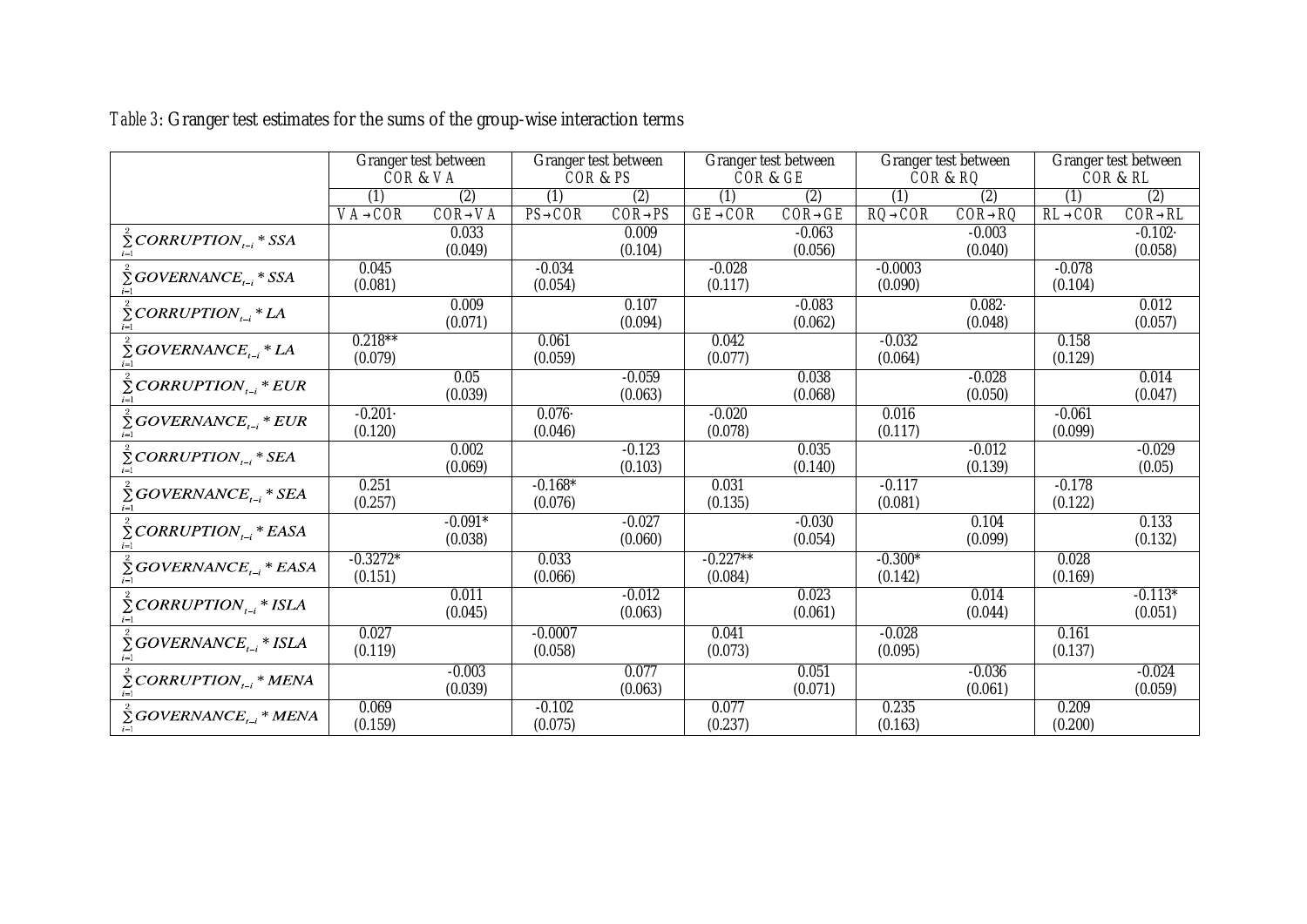In *Table 3*, the attention is again on the coefficients of the sums of the interaction variables. The areal specification seems have produced a substantial amount of statistically significant estimates that confirm Granger causality. With model (1) (left columns, even number rows), the results show that there exists Granger causality in the following cases:

- from *VA* to corruption in Latin America (at 1 % threshold), in East Asia & South Asia (at 5 % threshold), and in Europe (at 10 % threshold);
- from *PS* to corruption in South-East Asia (at 5 % threshold), and in Europe (at 10 % threshold); and
- from *GE* and *RQ* to corruption in East Asia & South Asia (at 5 % threshold).

With model (2) (right columns, odd number rows), the findings show Granger causality in the following cases:

- from Corruption to *VA* in East Asia & South Asia (at 5 % threshold);
- from Corruption to *RQ* in Latin America (at 10 % threshold); and
- from Corruption to *RL* in the Island Countries (at 5 % threshold), and in Sub-Saharan Africa (at 10 % threshold).

However, no significant Granger causalities are found in the country group of Middle East & Northern Africa in either direction.

### 4 Conclusions

The paper examines the causal nexus between the quality of governance and corruption. The data includes Word Bank's WGI indicators on both key variables from 117 countries worldwide over the period 1996-2013. The methodology to address the issue follows Granger (1969), and econometric regressions are carried out by dynamic panel data GMM estimations.

The preliminary tests find no Granger causality between governance and corruption in either direction. However, taking the issue under closer scrutiny, and making further data specifications reveals considerable causalities in both directions. The first specification concerns the influence of major anti-corruption efforts taken after 2000. The findings show that the causality between poor governance and corruption has evolved after the emergence of the efforts, and that the direction of the causality thereafter depends on the particular measures of the quality of governance.

A strong unidirectional causal link from increasing corruption to the deterioration of the quality of governance is discovered, when the quality aspects *Voice and accountability* (citizens' ability to select their government, and freedom of expression, association, and media), or *Government effectiveness* (quality of public services, independence of civil servants from political pressures, quality if policy formulation and implementation, and government's commitment to policies) are concerned. On the other side, there is a strong unidirectional causality from bad *Regulatory quality* (government's ability to implement policies and regulations that promote private sector development) to increasing corruption. Still, no causal links are found in either direction, when the quality of governance is indicated by *Political stability and absence of violence/terrorism* (the likelihood that the government will be destabilized or overthrown by unconstitutional means, including politicallymotivated violence and terrorism), or by *Rule of law* (agents' confidence in the rules of society,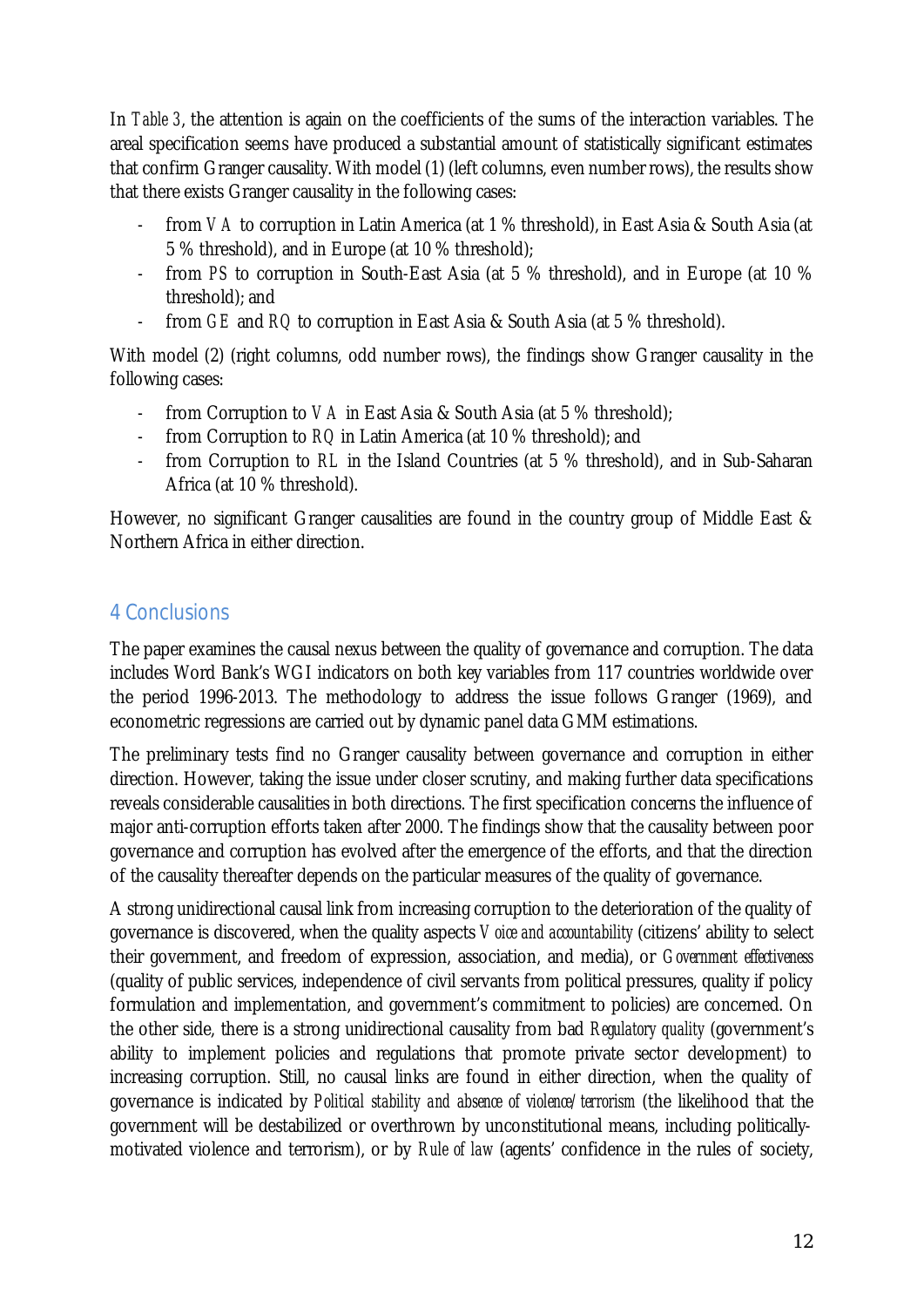quality of contract enforcement, property rights, police, and courts, and the likelihood of crime and violence).

The second specification is reasoned by possible areal differences in socio-economic mentality, which is supposed to be a major factor in explaining the governance-corruption nexus. The specification yields strong causal effects between corruption and all the five aspects of the quality of governance. For instance, In Sub-Saharan Africa, or in Island Countries, unidirectional Granger causality is observed from corruption to the quality of governance, when *Rule of law* is concerned. On the other hand, Europe shows unidirectional causality from the quality of governance to corruption in terms of *Voice and accountability*, or *Political stability and absence of violence/terrorism*, and South-East Asia shows similar pattern concerning the latter aspect of the quality of governance.

However, the case is not so clear with other country groups. For example in Latin America, causality is observed from corruption to the quality of governance, measured in terms of *Regulatory quality*, but from the quality of governance to corruption, when quality is measured in terms of *Voice and accountability*. The case is particularly complicated concerning East Asia & South Asia. The causality from the quality of governance to corruption is clear in terms of *Government effectiveness* and *Regulatory quality*, but there seems to be strong causalities in both directions, when quality is measured in terms of *Voice and accountability*. The finding that both increasing corruption disrupts governance and bad governance rouses corruption yields proof for endogeneity that is too deep to be itemized by the Granger test.

As a summary, the two specifications clearly improve the power of the Granger causality test, and manage to produce significant results on the issue. Operating the two specifications in the same regression would lead to spurious estimations, but, in any case, the results of the two specification rounds can be compared. Juxtaposing the results shows that both of them reveal causality from the quality of governance to corruption, when quality is measured by *Regulatory quality*, and causality from corruption to the quality of governance, when quality is measured by *Voice and accountability*. Noting that both hold in East & South Asia, and recalling the above discussion about the endogeneity of corruption and governance in that area, a deeper look on the issue in that socioeconomically very interesting area should well be worthy of taking.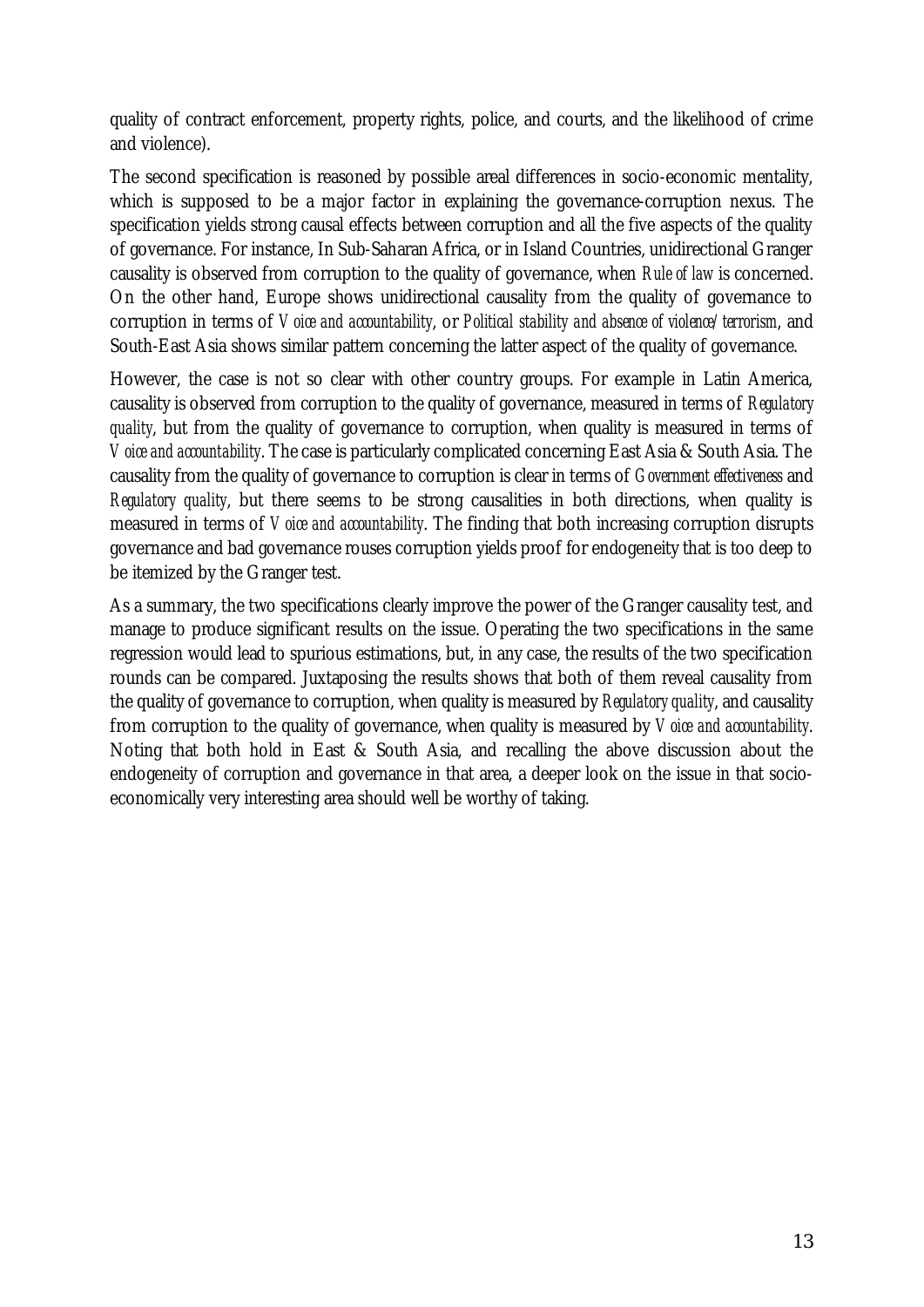#### References

Aidt, Toke S., Dutta, Javasri, and Sena, Vania (2008). "Governance regimes, corruption and growth: Theory and evidence," *Journal of Comparative Economics,* 36, 195–220.

Arellano, Manuel, and Bond, Stephen (1991). "Some tests of specification for panel data: Monte Carlo evidence and an application to employment equations," *Review of Economic Studies,* 58, 277– 297.

Arellano, Manuel (2003). "*Panel data econometrics*". Oxford University Press, New York.

Baltagi, Badi H. (1995). "*Econometric analysis of panel data*". Wiley: New York.

Bardhan, Pranab (1997). "Corruption and development: A review of issues," *Journal of Economic Literature*, 35 (3), 1320–1346.

Blundell, Richard, and Bond, Stephen (1998). "Initial conditions and moment restrictions in dynamic panel data models," *Journal of Econometrics,* 87, 115–143.

Dumitrescu, Elena, and Hurlin, Christophe (2012). "Testing for Granger non-causality in heterogeneous panels," *Economic Modelling,* 29, 1450–1460.

Goel, Rajeev K., and Nelson, Michael A. (2008). "Causes of corruption: History, geography and government," *Bofit-Institute for Economies in Transition, Bank of Finland, Discussion paper 6*.

Granger, Clive W. (1969). "Investigating causal relations by econometric models and cross-spectral methods," *Econometrica: Journal of the Econometric Society,* 424–438.

Kaufmann, Daniel (2005). "Back to basics-10 myths about governance and corruption," *Finance & Development 42 (3)*.

Kaufmann, Daniel, and Wei, Shang-Jin (2000). "Does 'grease money' speeds up the wheels of commerce?" *International Monetary Fund Policy Working Paper WP/00/64*.

Kaufmann, Daniel, Kraay, Aart, and Mastruzzi, Massimo (2010). "The worldwide governance indicators: A summary of methodology, data and analytical issues," *World Bank Policy Research Working Paper No. 5430.* [http://papers.ssrn.com/sol3/papers.cfm?abstract\\_id=1682130.](http://papers.ssrn.com/sol3/papers.cfm?abstract_id=1682130)

Khan, Mushtaq H. (1996). "A typology of corrupt transactions in developing countries," In Barbara Harriss-White, and Gordon White [eds]. "Liberalization and the New Corruption". *IDS Bulletin 27(2):* 12–21.

Khan, Mushtaq H. (2000a). "Rents, efficiency and growth," In Mushtaq H. Khan, and Jomo K.S. [eds]. *Rents, Rent-Seeking and Economic Development*: *Theory and Evidence in Asia*. Cambridge University Press, Cambridge.

Khan, Mushtaq H. (2000b). "Rent-seeking as process," In Mushtaq H. Khan, and Jomo K.S. [eds]. *Rents, Rent-Seeking and Economic Development: Theory and Evidence in Asia*. Cambridge University Press, Cambridge.

Khan, Mushtaq H. (2004). "Corruption, governance and economic development," In Jomo, K.S. and Ben Fine (eds) 2004. *The New Development Economics*. New Delhi: Tulika Press and London: Zed Press.

Kurer, Oskar (1993). "Clientelism, corruption, and the allocation of resources," *Public Choice,* 77, 259–273.

La Porta, Rafael, Lopez-de-Silanes, Florencio, Shleifer, Andrei, and Vishny, Robert W. (1999). "The quality of government," *Journal of Law, Economics and Organization, 15,* 222–279.

Mauro, Paulo (1995). "Corruption and growth," *Quarterly Journal of Economics, 110(3),* 681–712*.*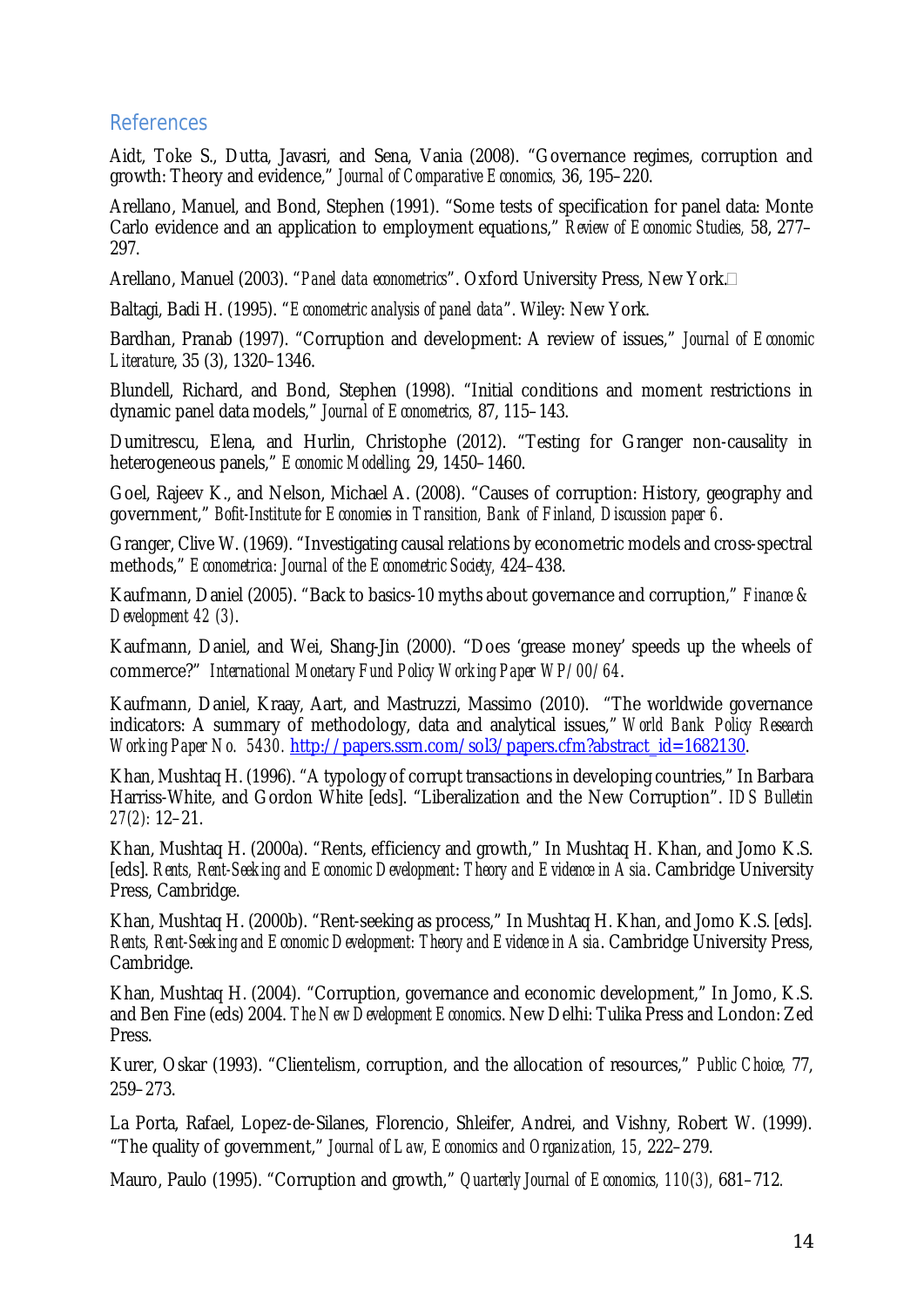Méndez, Fabio, and Sepúlveda, Facundo. (2006). "Corruption, growth and political regimes, Crosscountry evidence," *European Journal of Political Economy, 22(1),* 82–98.

Méon, Pierre-Guillaume, and Weill, Laurent. (2008). "Is corruption an efficient grease?" Bank of Finland, Institute for Economies in Transition, *BOFIT Discussion Papers, 20*.

Myrdal, Karl G. (1968). "*Asian drama*". Random House, 2, New York.

Nye, Joseph S. (1967). "Corruption and political development: A cost-benefit analysis," *American Political Science Review, 61(2):* 417–427.

Rose-Ackerman, Susan (1999). "*Corruption and governance: Causes, consequences and reform*". Cambridge University Press*.*

Shleifer, Andrei, and Vishny, Robert W. (1993). "Corruption," *Quarterly Journal of Economics, CIX,* 599-617.

Thompson, Dennis F. (1993). "Mediated corruption: The case of the Keating five," *American Political Science Review, 87:* 369–381.

Treisman, Daniel (2000). "The causes of corruption: A cross-national study," *Journal of Public Economics, 76(3):* 399–457*.*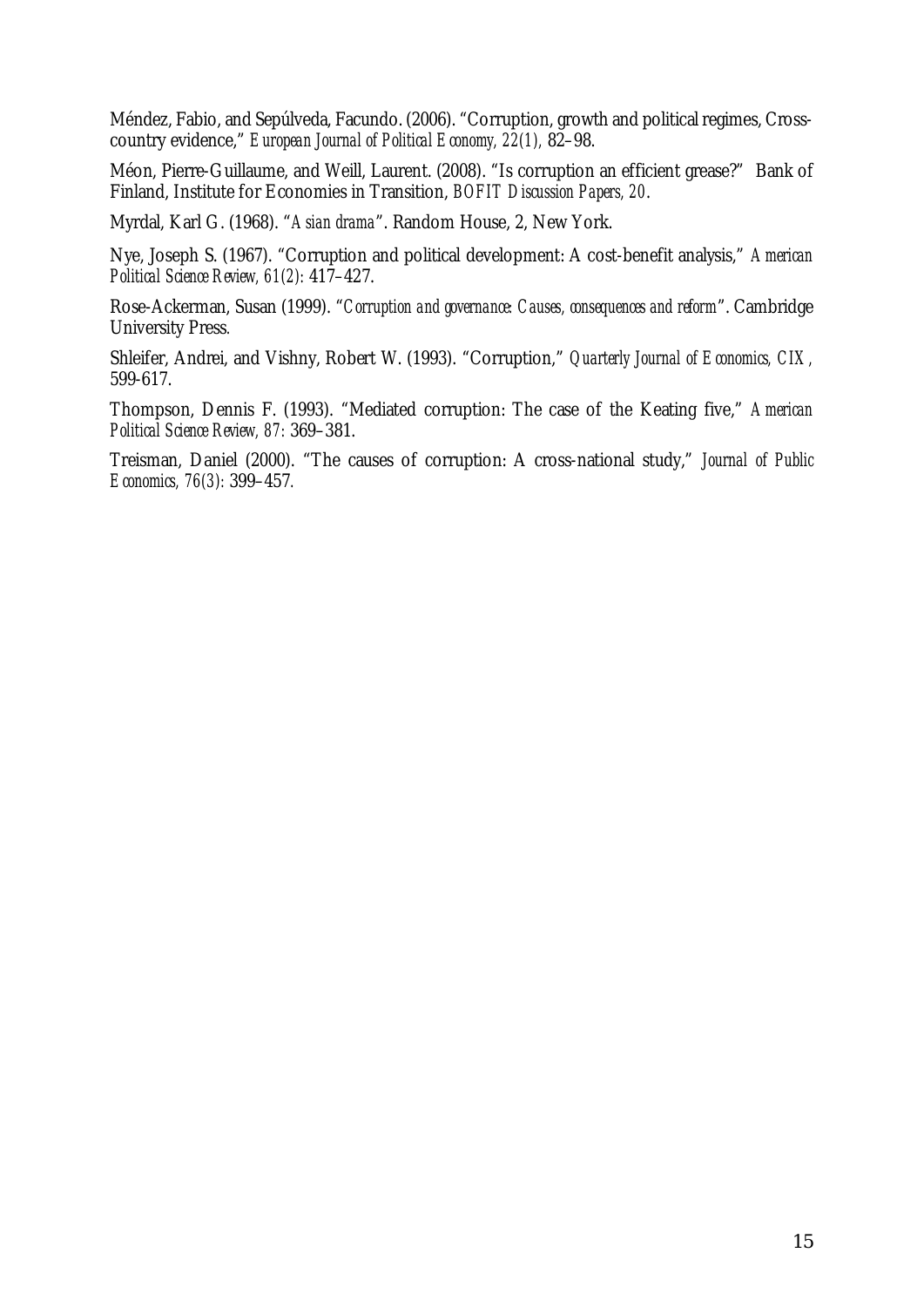## *Appendix 1*

## List of countries/territories in the sample (117 in total)

| Albania                  | Ecuador            | Lesotho            | Rwanda               |
|--------------------------|--------------------|--------------------|----------------------|
| Argentina                | Egypt              | Liberia            | Saudi Arabia         |
| Australia                | El Salvador        | Luxembourg         | Senegal              |
| Austria                  | Fiji               | Macao              | Sierra Leone         |
| <b>Bahrain</b>           | Finland            | Malawi             | Singapore            |
| Bangladesh               | France             | Malaysia           | South Africa         |
| <b>Barbados</b>          | Gabon              | <b>Maldives</b>    | Spain                |
| Belgium                  | Gambia             | Mali               | Sri Lanka            |
| <b>Belize</b>            | Germany            | Malta              | Sudan                |
| <b>Benin</b>             | Ghana              | Mauritania         | Swaziland            |
| <b>Bolivia</b>           | Greece             | <b>Mauritius</b>   | Sweden               |
| Botswana                 | Guatemala          | Mongolia           | Switzerland          |
| <b>Brazil</b>            | Honduras           | Morocco            | Syrian Arab Republic |
| Brunei Darussalam        | Hong Kong          | Mozambique         | Taiwan               |
| <b>Bulgaria</b>          | Hungary            | Mexico             | Tanzania             |
| Burundi                  | Iceland            | Nepal              | Thailand             |
| Cambodia                 | India              | Niger              | Togo                 |
| Cameroon                 | Indonesia          | Namibia            | Trinidad and Tobago  |
| Canada                   | <b>Iran</b>        | <b>Netherlands</b> | Tunisia              |
| Central African Republic | Iraq               | Norway             | Turkey               |
| Chile                    | Ireland            | New Zealand        | Uganda               |
| China                    | <b>Israel</b>      | Pakistan           | United Kingdom       |
| Colombia                 | Italy              | Panama             | <b>United States</b> |
| Congo, Republic of       | Jamaica            | Paraguay           | Uruguay              |
| Democratic Rep. of Congo | Japan              | Peru               | Venezuela            |
| Costa Rica               | Jordan             | Philippines        | Viet Nam             |
| Cote d'Ivoire            | Kenya              | Poland             | Zambia               |
| Cyprus                   | Korea, Republic of | Portugal           |                      |
| Denmark                  | Kuwait             | Oatar              |                      |
| Dominican Republic       | Laos               | Romania            |                      |
|                          |                    |                    |                      |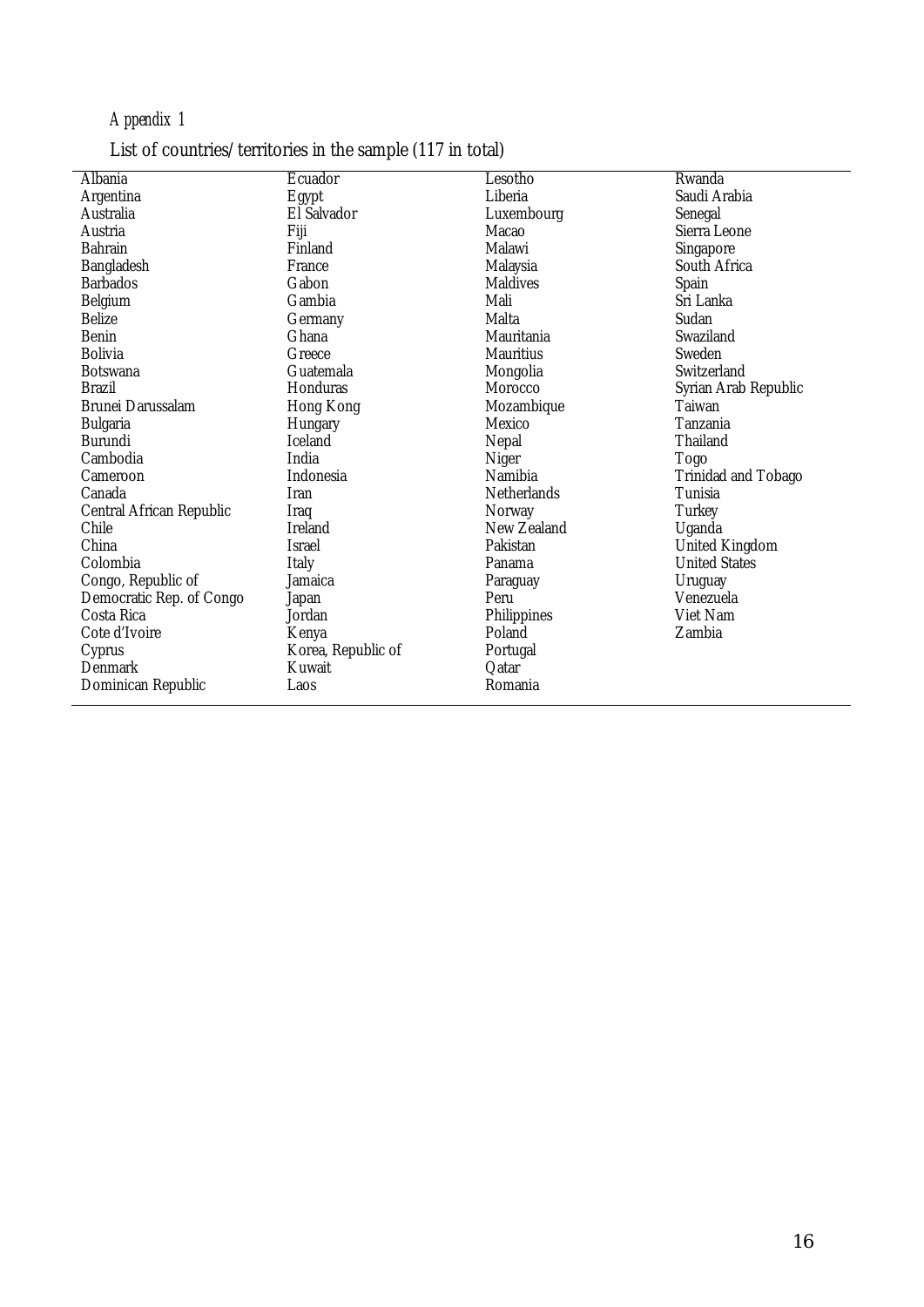#### *Appendix 2*

|     | Minimum                                                            | Median | Mean   | Std. dev. | Maximum |  |  |  |  |  |
|-----|--------------------------------------------------------------------|--------|--------|-----------|---------|--|--|--|--|--|
| COR | $-0.0895$                                                          | 1.3095 | 1.1453 | 0.3995    | 1.7151  |  |  |  |  |  |
| VA  | 0.5150                                                             | 1.2527 | 1.1922 | 0.2970    | 1.7121  |  |  |  |  |  |
| PS  | 0.6054                                                             | 1.2448 | 1.2317 | 0.2732    | 1.8998  |  |  |  |  |  |
| GE  | 0.0679                                                             | 1.2622 | 1.1418 | 0.3571    | 1.7014  |  |  |  |  |  |
| RO. | 0.2253                                                             | 1.2229 | 1.1457 | 0.3139    | 1.7771  |  |  |  |  |  |
| RL  | 0.4057                                                             | 1.2863 | 1.1709 | 0.3393    | 1.7457  |  |  |  |  |  |
|     | Note: The statistics are based on logarithmic values of variables. |        |        |           |         |  |  |  |  |  |

#### Descriptive statistics:

#### Result of the Augmented Dickey-Fuller tests:

| Variable                                                 | <b>AD-F Statistics</b>                                                            | P-value |  |  |  |  |  |  |
|----------------------------------------------------------|-----------------------------------------------------------------------------------|---------|--|--|--|--|--|--|
| COR                                                      | $-10.814$                                                                         | ~< 0.01 |  |  |  |  |  |  |
| VA                                                       | $-9.8521$                                                                         | ~< 0.01 |  |  |  |  |  |  |
| PS                                                       | $-9.8957$                                                                         | < 0.01  |  |  |  |  |  |  |
| GE                                                       | $-9.9102$                                                                         | < 0.01  |  |  |  |  |  |  |
| RO.                                                      | $-8.5446$                                                                         | < 0.01  |  |  |  |  |  |  |
| RL                                                       | $-10.374$                                                                         | < 0.01  |  |  |  |  |  |  |
|                                                          | Note: The series are stationary if all probabilities (P-values) associated to the |         |  |  |  |  |  |  |
| D-F statistics are smaller than the critical value 0.05. |                                                                                   |         |  |  |  |  |  |  |

#### The Philipps-Perron unit-root test:

| Variable | D-F Statistics | P-value |
|----------|----------------|---------|
| COR      | $-31.9$        | 0.01    |
| VA       | $-30.974$      | 0.01    |
| PS       | $-33.097$      | 0.01    |
| GF       | $-30.407$      | 0.01    |
| RO.      | $-32.014$      | 0.01    |
| RI       | $-31.423$      | 0.01    |

Note: The Phillips-Perron test is a variation of the basic Dickey-Fuller test, and the D-F statistics differ from the AD-F statistics. The null hypothesis is that the series have a unit root against a stationary alternative. It is rejected, if all probabilities (P-values) associated with the D-F statistics are smaller than the critical value 0.05.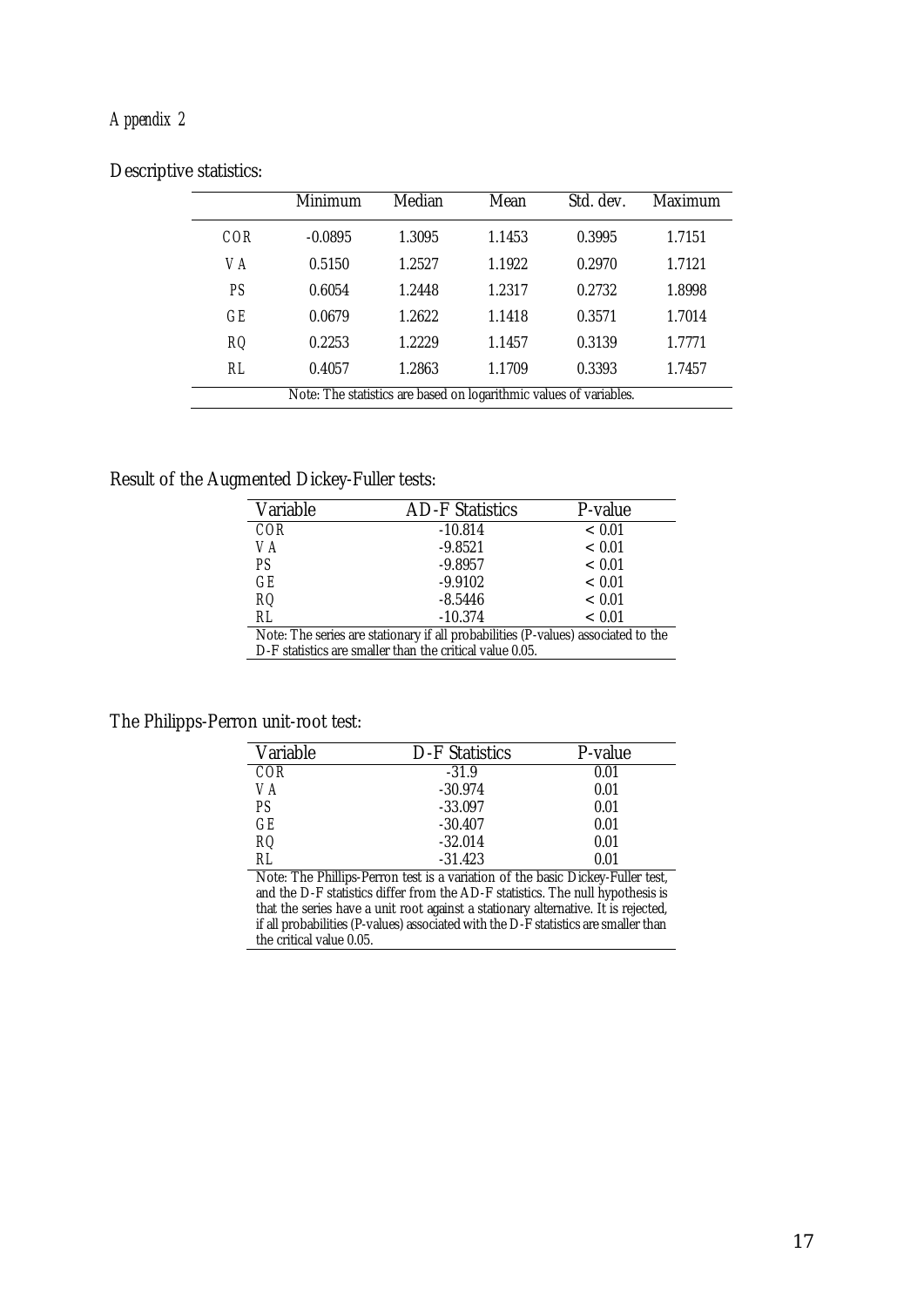## *Appendix 3*

## 3.1 Results for Granger causality tests for Sub-Saharan Africa (SSA)

|                                                       |             | Granger test between | Granger test between |                |             | Granger test between |                | Granger test between | Granger test between |                |
|-------------------------------------------------------|-------------|----------------------|----------------------|----------------|-------------|----------------------|----------------|----------------------|----------------------|----------------|
|                                                       |             | COR& VA              | COR & PS             |                |             | COR& GE              |                | COR & RQ             | COR & RL             |                |
|                                                       | (1)         | (2)                  | (1)                  | (2)            | (1)         | (2)                  | (1)            | (2)                  | (1)                  | (2)            |
|                                                       | VA®COR      | <b>COR® VA</b>       | PS® COR              | <b>COR® PS</b> | GE ® COR    | <b>COR® GE</b>       | <b>RO® COR</b> | <b>COR®RQ</b>        | RL ® COR             | <b>COR® RL</b> |
| $CORRUPTION_{t1}$                                     | $0.774***$  | $-0.009$             | $0.751***$           | $0.114***$     | $0.754***$  | 0.020                | $0.764***$     | $-0.01$              | $0.712***$           | 0.023          |
|                                                       | (0.038)     | (0.021)              | (0.037)              | (0.033)        | (0.041)     | (0.03)               | (0.037)        | (0.029)              | (0.048)              | (0.033)        |
| CORRUPTION <sub>t-2</sub>                             | 0.109       | 0.043                | $0.103 -$            | $-0.033$       | 0.098       | 0.053                | 0.112          | 0.049                | $0.118*$             | 0.039          |
|                                                       | (0.056)     | (0.028)              | (0.06)               | (0.031)        | (0.057)     | (0.035)              | (0.059)        | (0.032)              | (0.052)              | (0.025)        |
| $\tilde{\Sigma}$ CORRUPTION <sub>t-i</sub>            | 0.088       | $-0.014$             | 0.098                | $-0.038$       | 0.073       | 0.014                | 0.074          | 0.005                | 0.084                | 0.052          |
|                                                       | (0.046)     | (0.019)              | (0.051)              | (0.029)        | (0.052)     | (0.03)               | (0.052)        | (0.023)              | (0.051)              | (0.035)        |
| <b>GOVERNANCE</b> <sub>t1</sub>                       | 0.111       | $0.935***$           | $0.089*$             | $0.775***$     | 0.055       | $0.758***$           | 0.023          | $0.892***$           | $0.239*$             | $0.954***$     |
|                                                       | (0.066)     | (0.044)              | (0.035)              | (0.052)        | (0.06)      | (0.053)              | (0.045)        | (0.047)              | (0.099)              | (0.068)        |
| <b>GOVERNANCE</b> <sub>t2</sub>                       | $-0.009$    | $-0.056$             | $-0.019$             | 0.076          | 0.012       | 0.106                | $-0.021$       | 0.015                | $-0.102$             | $-0.044$       |
|                                                       | (0.073)     | (0.041)              | (0.036)              | (0.050)        | (0.056)     | (0.063)              | (0.047)        | (0.038)              | (0.105)              | (0.083)        |
| $\sum$ GOVERNANCE <sub>t-i</sub>                      | $-0.066$    | $0.088***$           | $-0.008$             | 0.059          | 0.008       | 0.006                | 0.043          | 0.028                | $-0.043$             | $-0.055$       |
|                                                       | (0.056)     | (0.033)              | (0.025)              | (0.035)        | (0.039)     | (0.046)              | (0.044)        | (0.033)              | (0.058)              | (0.031)        |
| CORRUPTION <sub>11</sub> *SSA                         | $-0.054$    | $-0.016$             | $-0.005$             | $-0.118$       | $-0.072$    | 0.013                | $-0.01$        | 0.076                | $-0.016$             | $-0.002$       |
|                                                       | (0.090)     | (0.058)              | (0.087)              | (0.072)        | (0.119)     | (0.06)               | (0.100)        | (0.055)              | (0.101)              | (0.055)        |
| CORRUPTION <sub>t-2</sub> *SSA                        | 0.116       | $-0.004$             | 0.111                | 0.152          | 0.09        | $-0.051$             | 0.119          | 0.022                | 0.035                | 0.012          |
|                                                       | (0.122)     | (0.062)              | (0.126)              | (0.085)        | (0.147)     | (0.064)              | (0.134)        | (0.055)              | (0.122)              | (0.042)        |
| $\tilde{\Sigma} \text{CORRUPTION}_{t-i} * \text{SSA}$ | $-0.036$    | 0.033                | $-0.063$             | 0.009          | $-0.042$    | $-0.063$             | $-0.057$       | $-0.003$             | $-0.031$             | $-0.102$       |
|                                                       | (0.076)     | (0.049)              | (0.074)              | (0.104)        | (0.084)     | (0.056)              | (0.082)        | (0.040)              | (0.084)              | (0.058)        |
| GOVERNANCE <sub>t1</sub> *SSA                         | 0.013       | 0.047                | 0.016                | 0.016          | 0.074       | $-0.023$             | 0.050          | $-0.193*$            | $-0.112$             | $-0.178$       |
|                                                       | (0.103)     | (0.075)              | (0.062)              | (0.074)        | (0.133)     | (0.093)              | (0.126)        | (0.086)              | (0.142)              | (0.107)        |
| GOVERNANCE <sub>t2</sub> *SSA                         | $-0.089$    | $-0.123$             | $-0.027$             | 0.008          | $-0.027$    | 0.065                | $-0.102$       | 0.020                | 0.196                | 0.148          |
|                                                       | (0.111)     | (0.107)              | (0.071)              | (0.083)        | (0.154)     | (0.09)               | (0.176)        | (0.086)              | (0.148)              | (0.110)        |
| $\tilde{\Sigma}$ GOVERNANCE <sub>t-i</sub> * SSA      | 0.045       | 0.059                | $-0.034$             | $-0.07$        | $-0.028$    | 0.069                | $-0.0003$      | 0.081                | $-0.078$             | 0.124          |
|                                                       | (0.081)     | (0.072)              | (0.054)              | (0.058)        | (0.117)     | (0.075)              | (0.090)        | (0.066)              | (0.104)              | (0.064)        |
| Number of observations                                | 2691        | 2691                 | 2691                 | 2691           | 2691        | 2691                 | 2691           | 2691                 | 2691                 | 2691           |
| Number of groups                                      | 117         | 117                  | 117                  | 117            | 117         | 117                  | 117            | 117                  | 117                  | 117            |
| Sargan test (p-value)                                 |             |                      |                      |                |             |                      |                |                      |                      |                |
| $AR(1)$ (p-value)                                     | 3.5859e-14  | 5.7487e-12           | 1.044e-14            | 3.4191e-16     | $2.22e-16$  | 1.0295e-07           | 1.0367e-15     | 1.931e-12            | 6.8736e-16           | 6.1627e-11     |
| $AR(2)$ (p-value)                                     | 0.81802     | 0.80678              | 0.92143              | 0.2708         | 0.69044     | 0.33686              | 0.64356        | 0.041725             | 0.78988              | 0.36096        |
| Wald test for coefficients                            | 51052.98*** | 56406.94***          | 40733.12***          | 7846.56***     | 41575.62*** | 43305.39***          | 25796.94***    | 28435.41***          | 36917.51***          | 7813.14***     |
| Wald test for time dummies                            | $31.424***$ | $21.544***$          | 27.0254***           | 15.863         | 30.2312***  | 46.60***             | 29.2584***     | 25.419***            | 28.661***            | $20.871***$    |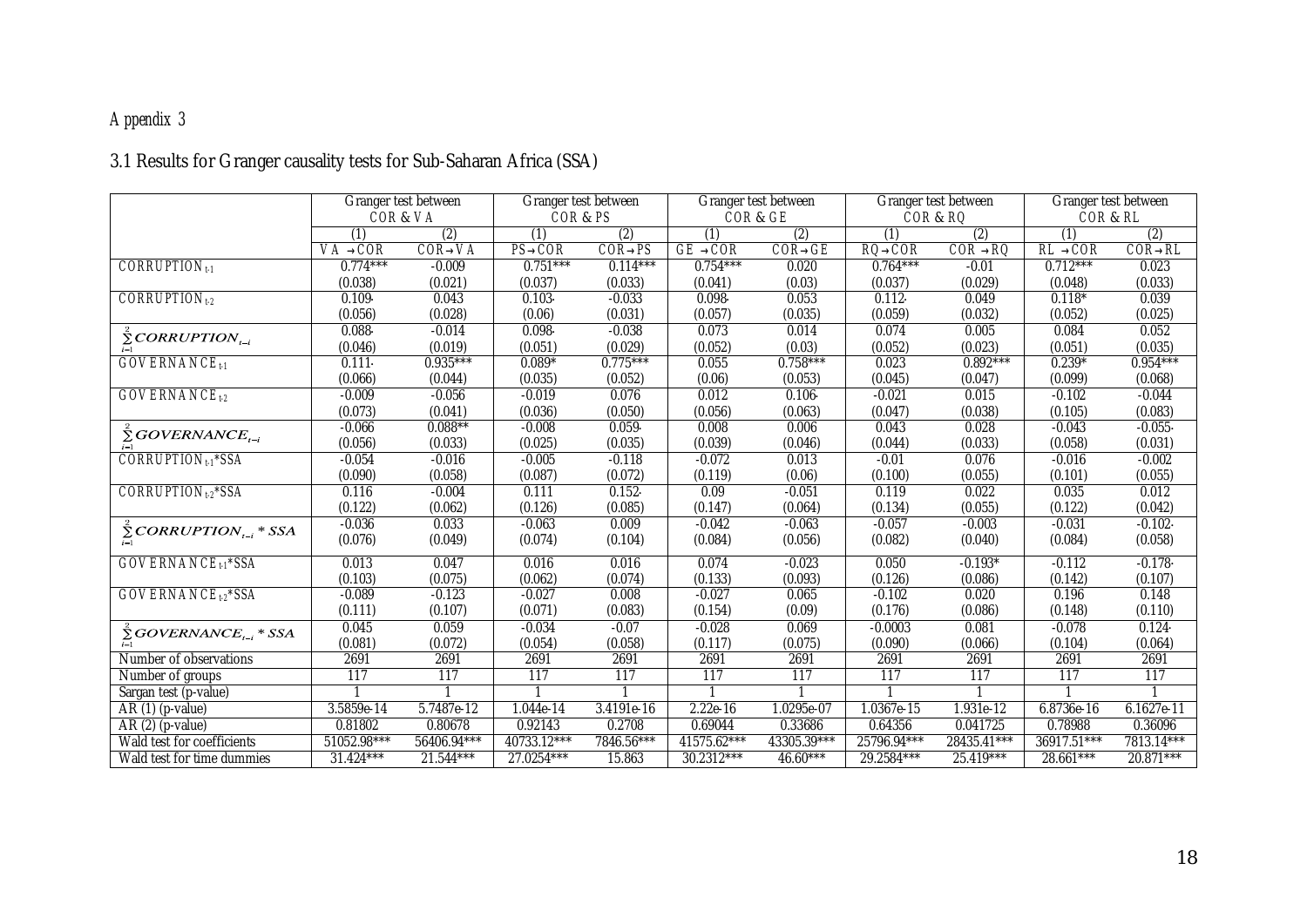## 3.2 Results for Granger causality tests for Latin America (LA)

|                                                  |                | Granger test between | Granger test between |                | Granger test between |                |               | Granger test between |                | Granger test between |
|--------------------------------------------------|----------------|----------------------|----------------------|----------------|----------------------|----------------|---------------|----------------------|----------------|----------------------|
|                                                  |                | COR& VA              | COR&PS               |                | COR& GE              |                |               | COR & RQ             |                | COR & RL             |
|                                                  | (1)            | (2)                  | (1)                  | (2)            | (1)                  | (2)            | (1)           | (2)                  | (1)            | (2)                  |
|                                                  | <b>VA® COR</b> | <b>COR® VA</b>       | PS® COR              | <b>COR® PS</b> | <b>GE® COR</b>       | <b>COR® GE</b> | <b>RO® OR</b> | <b>COR® RQ</b>       | <b>RL® COR</b> | <b>COR® RL</b>       |
| $CORRUPTION_{t-1}$                               | $0.771***$     | $-0.009$             | $0.745***$           | $0.080*$       | $0.741***$           | 0.007          | $0.762***$    | $-0.005$             | $0.695***$     | 0.025                |
|                                                  | (0.036)        | (0.019)              | (0.037)              | (0.033)        | (0.042)              | (0.028)        | (0.037)       | (0.027)              | (0.046)        | (0.029)              |
| CORRUPTION <sub>1-2</sub>                        | $0.124*$       | 0.038                | $0.126*$             | 0.001          | $0.109*$             | 0.037          | $0.134*$      | $0.057*$             | $0.12*$        | 0.04                 |
|                                                  | (0.054)        | (0.026)              | (0.058)              | (0.031)        | (0.055)              | (0.033)        | (0.056)       | (0.029)              | (0.049)        | (0.023)              |
| $\sum$ CORRUPTION <sub><math>_{t-i}</math></sub> | 0.072          | $-0.009$             | 0.086.               | $-0.044$       | 0.053                | 0.009          | 0.059         | $-0.009$             | 0.068          | 0.033                |
|                                                  | (0.043)        | (0.018)              | (0.047)              | (0.030)        | (0.05)               | (0.029)        | (0.049)       | (0.021)              | (0.052)        | (0.034)              |
| <b>GOVERNANCE</b> <sub>t1</sub>                  | 0.106          | $0.963***$           | $0.115***$           | $0.793***$     | 0.07                 | $0.775***$     | 0.049         | $0.856***$           | $0.25***$      | $0.912***$           |
|                                                  | (0.058)        | (0.038)              | (0.031)              | (0.046)        | (0.058)              | (0.051)        | (0.046)       | (0.047)              | (0.083)        | (0.065)              |
| <b>GOVERNANCE</b> <sub>t2</sub>                  | 0.017          | $-0.105*$            | $-0.026$             | $0.085*$       | 0.029                | $0.130*$       | $-0.044$      | 0.027                | $-0.031$       | $-0.007$             |
|                                                  | (0.061)        | (0.044)              | (0.035)              | (0.040)        | (0.055)              | (0.061)        | (0.053)       | (0.038)              | (0.093)        | (0.076)              |
| $\sum$ GOVERNANCE <sub>t-i</sub>                 | $-0.083$       | $0.108***$           | $-0.024$             | 0.038          | 0.009                | 0.016          | 0.049         | 0.065                | $-0.075$       | $-0.026$             |
|                                                  | (0.044)        | (0.032)              | (0.023)              | (0.028)        | (0.040)              | (0.045)        | (0.044)       | (0.033)              | (0.048)        | (0.027)              |
| CORRUPTION <sub>t1</sub> *LA                     | $-0.072$       | $-0.022$             | $-0.020$             | 0.115          | $-0.006$             | 0.009          | $-0.019$      | 0.075                | 0.001          | 0.003                |
|                                                  | (0.074)        | (0.102)              | (0.071)              | (0.103)        | (0.074)              | (0.054)        | (0.074)       | (0.09)               | (0.081)        | (0.055)              |
| CORRUPTION <sub>t2</sub> *LA                     | 0.028          | 0.051                | $-0.051$             | $-0.205$       | $-0.017$             | 0.086          | $-0.058$      | $-0.148$             | $-0.018$       | 0.006                |
|                                                  | (0.128)        | (0.107)              | (0.143)              | (0.129)        | (0.153)              | (0.082)        | (0.154)       | (0.109)              | (0.147)        | (0.046)              |
| $\sum^{\infty} CORRUPTION_{t-i} * LA$            | 0.057          | 0.009                | 0.11                 | 0.107          | 0.131                | $-0.083$       | 0.137         | 0.082                | 0.105          | 0.012                |
|                                                  | (0.093)        | (0.071)              | (0.111)              | (0.094)        | (0.116)              | (0.062)        | (0.118)       | (0.048)              | (0.115)        | (0.057)              |
| <b>GOVERNANCE</b> <sub>t1</sub> *LA              | 0.163          | $-0.068$             | $-0.105$             | $-0.041$       | 0.014                | 0.123          | $-0.120$      | $0.153*$             | $-0.042$       | 0.064                |
|                                                  | (0.107)        | (0.082)              | (0.054)              | (0.099)        | (0.115)              | (0.093)        | (0.091)       | (0.067)              | (0.166)        | (0.116)              |
| GOVERNANCE <sub>t2</sub> *LA                     | $-0.39**$      | 0.054                | 0.001                | $-0.067$       | $-0.172$             | $-0.214$       | 0.086         | $-0.048$             | $-0.212$       | 0.005                |
|                                                  | (0.125)        | (0.119)              | (0.06)               | (0.167)        | (0.118)              | (0.124)        | (0.105)       | (0.073)              | (0.236)        | (0.160)              |
| $\sum$ GOVERNANCE <sub>tri</sub> * LA            | $0.218***$     | $-0.032$             | 0.061                | 0.09           | 0.042                | 0.08           | $-0.032$      | $-0.111*$            | 0.158          | $-0.083$             |
| $i=1$                                            | (0.079)        | (0.066)              | (0.059)              | (0.099)        | (0.077)              | (0.089)        | (0.064)       | (0.048)              | (0.129)        | (0.078)              |
|                                                  |                |                      |                      |                |                      |                |               |                      |                |                      |
| Number of observations                           | 2691           | 2691                 | 2691                 | 2691           | 2691                 | 2691           | 2691          | 2691                 | 2691           | 2691                 |
| Number of groups                                 | 117            | 117                  | 117                  | 117            | 117                  | 117            | 117           | 117                  | 117            | 117                  |
| Sargan test (p-value)                            |                |                      |                      |                |                      |                |               |                      |                |                      |
| $AR(1)$ (p-value)                                | 2.0797e-14     | 4.7476e-11           | 8.0657e-14           | 4.0555e-15     | 9.2921e-16           | 9.9382e-08     | 4.0553e-15    | 4.345e-13            | 3.885e-15      | 1.3866e-10           |
| $AR(2)$ (p-value)                                | 0.87171        | 0.9521               | 0.9706               | 0.3348         | 0.73559              | 0.107          | 0.81839       | 0.018638             | 0.79686        | 0.36155              |
| Wald test for coefficients                       | 56371.35***    | 69339.47***          | 31357.76***          | $6122.13***$   | 39395.19***          | 25756.45***    | 32082.9***    | 15647.18***          | 25686.5***     | 46835.63***          |
| Wald test for time dummies                       | 30.944***      | $24.609***$          | 26.106***            | 15.994         | 29.59291***          | 44.724***      | 29.373***     | $25.053***$          | 28.294***      | 19.487               |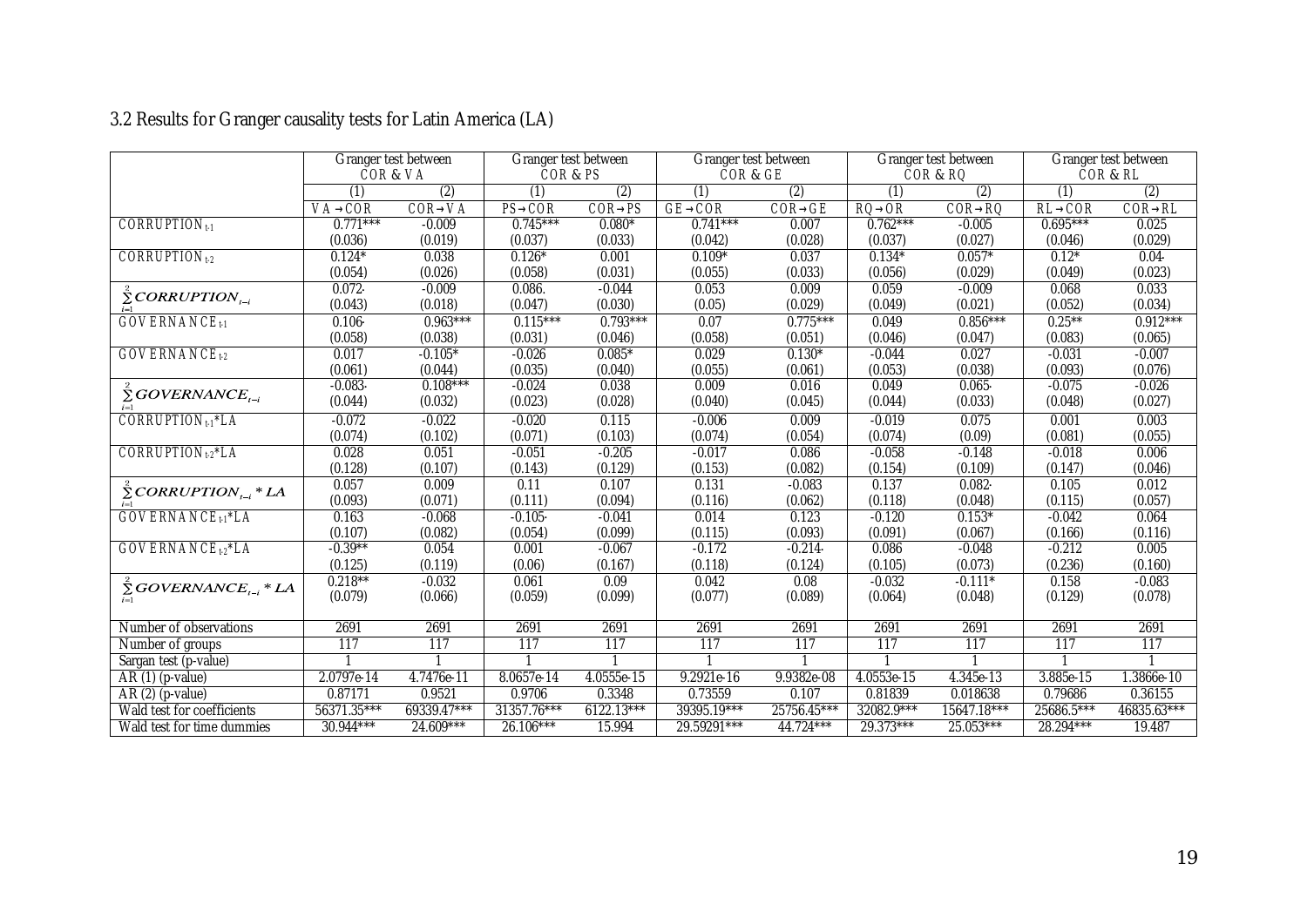# 3.3 Results for Granger causality tests for Europe (EUR)

|                                            |             | Granger test between<br>COR & VA |               | Granger test between<br>COR&PS |                    | Granger test between<br>COR & GE |             | Granger test between<br>COR & RQ | Granger test between | COR & RL       |
|--------------------------------------------|-------------|----------------------------------|---------------|--------------------------------|--------------------|----------------------------------|-------------|----------------------------------|----------------------|----------------|
|                                            | (1)         | (2)                              | (1)           | (2)                            | (1)                | (2)                              | (1)         | (2)                              | (1)                  | (2)            |
|                                            | VA® COR     | <b>COR®VA</b>                    | <b>PS®COR</b> | <b>COR®PS</b>                  | <b>GE</b> ®<br>COR | <b>COR®GE</b>                    | RQ® COR     | <b>COR® RQ</b>                   | <b>RL®COR</b>        | <b>COR® RL</b> |
| $CORRUPTION_{t-1}$                         | $0.759***$  | $-0.007$                         | $0.738***$    | $0.079*$                       | $0.728***$         | $-0.019$                         | $0.766***$  | $-0.013$                         | $0.684***$           | 0.034          |
|                                            | (0.034)     | (0.024)                          | (0.033)       | (0.038)                        | (0.038)            | (0.029)                          | (0.038)     | (0.03)                           | (0.051)              | (0.035)        |
| CORRUPTION <sub>t-2</sub>                  | $0.123*$    | 0.038                            | 0.106         | 0.004                          | 0.119              | 0.062                            | 0.038       | 0.048                            | $0.125*$             | $0.059*$       |
|                                            | (0.061)     | (0.03)                           | (0.065)       | (0.035)                        | (0.062)            | (0.032)                          | (0.064)     | (0.034)                          | (0.054)              | (0.026)        |
| $\sum$ CORRUPTION <sub>t-i</sub>           | 0.094       | $-0.022$                         | 0.097         | $-0.025$                       | 0.066              | $-0.002$                         | 0.079       | 0.007                            | 0.089                | 0.034          |
|                                            | (0.051)     | (0.02)                           | (0.054)       | (0.033)                        | (0.06)             | (0.029)                          | (0.058)     | (0.023)                          | (0.056)              | (0.038)        |
| <b>GOVERNANCE</b> <sub>t1</sub>            | $0.188***$  | $0.972***$                       | $0.108**$     | $0.797***$                     | $0.134*$           | $0.83***$                        | 0.033       | $0.853***$                       | $0.258**$            | $0.930***$     |
|                                            | (0.053)     | (0.038)                          | (0.035)       | (0.049)                        | (0.064)            | (0.038)                          | (0.054)     | (0.056)                          | (0.099)              | (0.071)        |
| <b>GOVERNANCE</b> <sub>t2</sub>            | $-0.108*$   | $-0.100*$                        | $-0.008$      | 0.083                          | $-0.067$           | 0.035                            | $-0.032$    | 0.037                            | $-0.095$             | $-0.039$       |
|                                            | (0.054)     | (0.046)                          | (0.036)       | (0.047)                        | (0.056)            | (0.042)                          | (0.056)     | (0.04)                           | (0.094)              | (0.081)        |
| $\tilde{\Sigma}$ GOVERNANCE <sub>t-i</sub> | $-0.017$    | $0.090**$                        | $-0.025$      | 0.017                          | 0.022              | 0.049                            | 0.032       | 0.027                            | $-0.049$             | $-0.035$       |
|                                            | (0.045)     | (0.032)                          | (0.025)       | (0.032)                        | (0.050)            | (0.04)                           | (0.038)     | (0.035)                          | (0.049)              | (0.027)        |
| <b>CORRUPTION<sub>t1</sub>*EUR</b>         | 0.022       | $-0.028$                         | 0.028         | 0.063                          | 0.045              | 0.114                            | 0.001       | 0.078                            | 0.073                | $-0.026$       |
|                                            | (0.094)     | (0.042)                          | (0.11)        | (0.057)                        | (0.099)            | (0.074)                          | (0.101)     | (0.053)                          | (0.108)              | (0.047)        |
| <b>CORRUPTION</b> <sub>1-2</sub> *EUR      | 0.012       | 0.012                            | 0.053         | $-0.059$                       | 0.008              | $-0.024$                         | 0.049       | $-0.02$                          | 0.018                | $-0.062$       |
|                                            | (0.101)     | (0.051)                          | (0.109)       | (0.063)                        | (0.106)            | (0.083)                          | (0.113)     | (0.050)                          | (0.106)              | (0.046)        |
| $\sum$ CORRUPTION <sub>t-i</sub> * EUR     | $-0.067$    | 0.05                             | $-0.047$      | $-0.059$                       | $-0.045$           | 0.038                            | $-0.033$    | $-0.028$                         | $-0.084$             | 0.014          |
|                                            | (0.070)     | (0.039)                          | (0.067)       | (0.063)                        | (0.076)            | (0.068)                          | (0.069)     | (0.050)                          | (0.072)              | (0.047)        |
| <b>GOVERNANCE</b> <sub>t1</sub> *EUR       | $-0.193$    | $-0.152*$                        | $-0.014$      | $-0.050$                       | $-0.196$           | $-0.197*$                        | $-0.007$    | $-0.013$                         | $-0.188$             | $-0.119$       |
|                                            | (0.120)     | (0.071)                          | (0.057)       | (0.087)                        | (0.105)            | (0.089)                          | (0.099)     | (0.076)                          | (0.154)              | (0.095)        |
| <b>GOVERNANCE<sub>t2</sub>*EUR</b>         | $0.456***$  | 0.003                            | $-0.085$      | $-0.059$                       | $0.222*$           | 0.1796                           | $-0.016$    | $-0.085$                         | 0.257                | 0.153          |
|                                            | (0.167)     | (0.091)                          | (0.067)       | (0.079)                        | (0.101)            | (0.106)                          | (0.112)     | (0.07)                           | (0.141)              | (0.101)        |
| $\sum$ GOVERNANCE <sub>t-i</sub> * EUR     | $-0.201$    | $0.106*$                         | 0.076         | $0.153***$                     | $-0.020$           | $-0.126$                         | 0.016       | 0.046                            | $-0.061$             | 0.035          |
|                                            | (0.120)     | (0.06)                           | (0.046)       | (0.051)                        | (0.078)            | (0.089)                          | (0.117)     | (0.062)                          | (0.099)              | (0.067)        |
| Number of observations                     | 2691        | 2691                             | 2691          | 2691                           | 2691               | 2691                             | 2691        | 2691                             | 2691                 | 2691           |
| Number of groups                           | 117         | 117                              | 117           | 117                            | 117                | 117                              | 117         | 117                              | 117                  | 117            |
| Sargan test (p-value)                      |             |                                  |               |                                |                    |                                  |             |                                  |                      |                |
| $AR(1)$ (p-value)                          | 8.1079e-13  | 1.5708e-11                       | 4.2963e-14    | 1.4248e-14                     | 2.22e-16           | 2.5577e-09                       | 7.48e-16    | 1.9706e-13                       | 2.22e-16             | 3.4323e-10     |
| $AR(2)$ (p-value)                          | 0.79533     | 0.94961                          | 0.90884       | 0.26934                        | 0.9452             | 0.65173                          | 0.9526      | 0.051622                         | 0.95283              | 0.34218        |
| Wald test for coefficients                 | 78078.84*** | 103971.6***                      | 34713.15***   | 13074.63***                    | $62001.16***$      | 50755.61***                      | 36468.7***  | 58924.93***                      | 69054.87***          | 91035.52***    |
| Wald test for time dummies                 | $31.368***$ | $21.91***$                       | $27.182***$   | 14.950                         | 32.422***          | $37.100***$                      | $31.451***$ | 24.70289***                      | 29.198***            | 19.457         |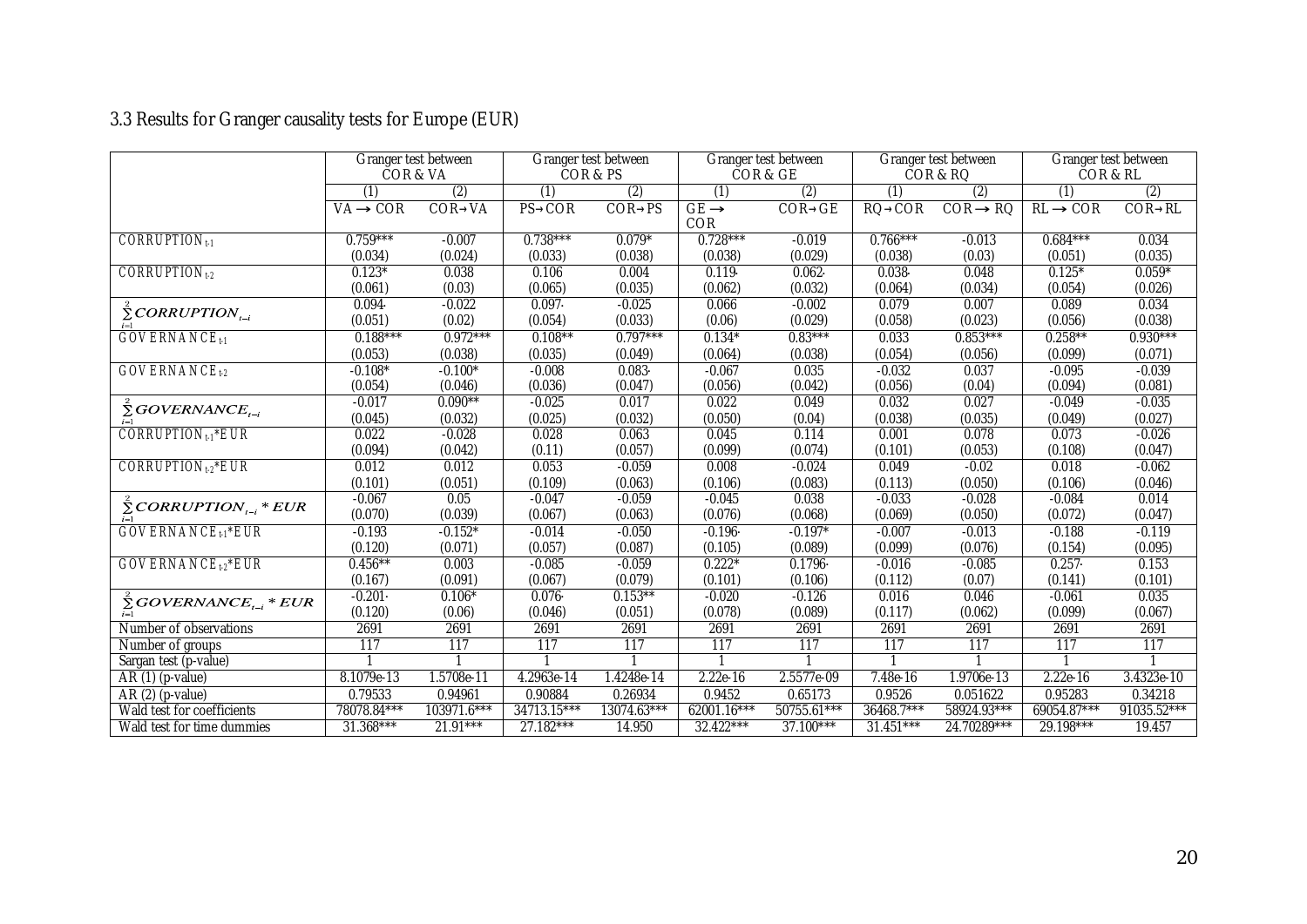## 3.4 Results for Granger causality tests for South-East Asia (SEA)

|                                           |                | Granger test between | Granger test between |               |               | Granger test between |               | Granger test between | Granger test between |                |
|-------------------------------------------|----------------|----------------------|----------------------|---------------|---------------|----------------------|---------------|----------------------|----------------------|----------------|
|                                           |                | COR & VA             | COR & PS             |               | COR & GE      |                      |               | COR & RQ             | COR & RL             |                |
|                                           | (1)            | (2)                  | (1)                  | (2)           | (1)           | (2)                  | (1)           | (2)                  | (1)                  | (2)            |
|                                           | <b>VA® COR</b> | <b>COR®VA</b>        | PS® COR              | <b>COR®PS</b> | <b>GE®COR</b> | <b>COR® GE</b>       | <b>RO®COR</b> | COR® RQ              | <b>RL®COR</b>        | <b>COR® RL</b> |
| $CORRUPTION_{t-1}$                        | $0.748***$     | $-0.025$             | $0.736***$           | $0.087**$     | $0.736***$    | 0.021                | $0.755***$    | $-0.009$             | $0.68***$            | 0.001          |
|                                           | (0.035)        | (0.019)              | (0.036)              | (0.033)       | (0.041)       | (0.025)              | (0.036)       | (0.025)              | (0.043)              | (0.026)        |
| CORRUPTION <sub>1-2</sub>                 | $0.127*$       | $0.056*$             | $0.123*$             | $-0.019$      | $0.109*$      | 0.042                | $0.138*$      | $0.063*$             | $0.129**$            | $0.05*$        |
|                                           | (0.054)        | (0.025)              | (0.057)              | (0.031)       | (0.054)       | (0.033)              | (0.056)       | (0.029)              | (0.049)              | (0.022)        |
| $\sum$ CORRUPTION <sub>t-i</sub>          | $0.083*$       | $-0.009$             | $0.099*$             | $-0.031$      | 0.071         | 0.007                | 0.07          | 0.008                | 0.075                | 0.034          |
|                                           | (0.042)        | (0.018)              | (0.046)              | (0.029)       | (0.049)       | (0.027)              | (0.047)       | (0.018)              | (0.049)              | (0.031)        |
| <b>GOVERNANCE</b> <sub>t1</sub>           | $0.143**$      | $0.951***$           | $0.105***$           | $0.803***$    | 0.053         | $0.748***$           | 0.049         | $0.873***$           | $0.253***$           | $0.925***$     |
|                                           | (0.051)        | (0.037)              | (0.03)               | (0.043)       | (0.06)        | (0.053)              | (0.045)       | (0.048)              | (0.079)              | (0.066)        |
| GOVERNANCE <sub>t2</sub>                  | $-0.027$       | $-0.093*$            | $-0.041$             | 0.069         | 0.028         | $0.132*$             | $-0.067$      | 0.005                | $-0.075$             | $-0.002$       |
|                                           | (0.055)        | (0.043)              | (0.033)              | (0.042)       | (0.05)        | (0.061)              | (0.047)       | (0.038)              | (0.092)              | (0.076)        |
|                                           | $-0.064$       | $0.108***$           | $-0.004$             | 0.048         | 0.007         | 0.033                | 0.063         | 0.041                | $-0.047$             | $-0.029$       |
| $\bar{\Sigma}$ GOVERNANCE <sub>t-i</sub>  | (0.041)        | (0.031)              | (0.022)              | (0.03)        | (0.040)       | (0.046)              | (0.041)       | (0.029)              | (0.049)              | (0.026)        |
| <b>CORRUPTION<sub>t1</sub>*SEA</b>        | $0.192 -$      | $0.210***$           | 0.147                | 0.028         | 0.150         | $-0.003$             | 0.106         | 0.137                | 0.253                | $0.26***$      |
|                                           | (0.107)        | (0.055)              | (0.094)              | (0.08)        | (0.117)       | (0.144)              | (0.143)       | (0.101)              | (0.149)              | (0.091)        |
| CORRUPTION <sub>t2</sub> *SEA             | 0.004          | $0.233**$            | $-0.048$             | 0.087         | 0.001         | 0.023                | $-0.114$      | $-0.153*$            | $-0.143$             | $-0.222*$      |
|                                           | (0.147)        | (0.079)              | (0.133)              | (0.094)       | (0.184)       | (0.073)              | (0.175)       | (0.066)              | (0.215)              | (0.104)        |
| $\sum$ CORRUPTION <sub>t-i</sub> * SEA    | $-0.174*$      | 0.002                | $-0.082$             | $-0.123$      | $-0.118$      | 0.035                | $-0.084$      | $-0.012$             | $-0.042$             | $-0.029$       |
|                                           | (0.073)        | (0.069)              | (0.066)              | (0.103)       | (0.114)       | (0.140)              | (0.063)       | (0.139)              | (0.119)              | (0.05)         |
| <b>GOVERNANCE</b> <sub>t1</sub> *SEA      | $-0.342*$      | 0.131.               | $-0.026$             | $-0.228*$     | 0.076         | 0.130                | $-0.222*$     | $-0.083$             | $-0.271$             | $-0.051$       |
|                                           | (0.152)        | (0.079)              | (0.077)              | (0.115)       | (0.13)        | (0.073)              | (0.096)       | (0.177)              | (0.198)              | (0.102)        |
| <b>GOVERNANCE</b> <sub>t2</sub> *SEA      | 0.059          | $-0.052$             | $0.178*$             | 0.141         | $-0.143$      | $-0.144$             | $0.431***$    | 0.131                | 0.38                 | 0.118          |
|                                           | (0.298)        | (0.106)              | (0.087)              | (0.157)       | (0.215)       | (0.119)              | (0.115)       | (0.095)              | (0.202)              | (0.146)        |
|                                           | 0.251          | $-0.059$             | $-0.168*$            | 0.082         | 0.031         | $-0.055$             | $-0.117$      | $-0.023$             | $-0.178$             | $-0.08$        |
| $\sum$ GOVERNANCE, $\sum_{i=1}^{n}$ * SEA | (0.257)        | (0.058)              | (0.076)              | (0.073)       | (0.135)       | (0.086)              | (0.081)       | (0.114)              | (0.122)              | (0.078)        |
| Number of observations                    | 2691           | 2691                 | 2691                 | 2691          | 2691          | 2691                 | 2691          | 2691                 | 2691                 | 2691           |
| Number of groups                          | 117            | 117                  | 117                  | 117           | 117           | 117                  | 117           | 117                  | 117                  | 117            |
| Sargan test (p-value)                     |                |                      |                      |               |               |                      |               |                      |                      |                |
| AR (1) (p-value)                          | 1.0708e-14     | 5.5488e-11           | 4.6557e-14           | 4.0688e-15    | 2.3489e-16    | 2.6064e-07           | 2.6137e-15    | 2.7703e-13           | 8.5524e-16           | 2.4131e-10     |
| AR (2) (p-value)                          | 0.86035        | 0.98067              | 0.90349              | 0.30233       | 0.76886       | 0.09013              | 0.9282        | 0.014724             | 0.86769              | 0.5351         |
| Wald test for coefficients                | 191112.8***    | 92902.28***          | 133487.7***          | $10970.9***$  | 72955.83***   | 47390.58***          | $2.22e-$      | 32524.62***          | 234713.1***          | 48309.2***     |
|                                           |                |                      |                      |               |               |                      | $16***$       |                      |                      |                |
| Wald test for time dummies                | $32.967***$    | $23.745***$          | 25.526***            | 15.680        | 31.8721***    | 45.1122***           | $0.0014***$   | 24.639***            | 29.2818***           | 18.42703       |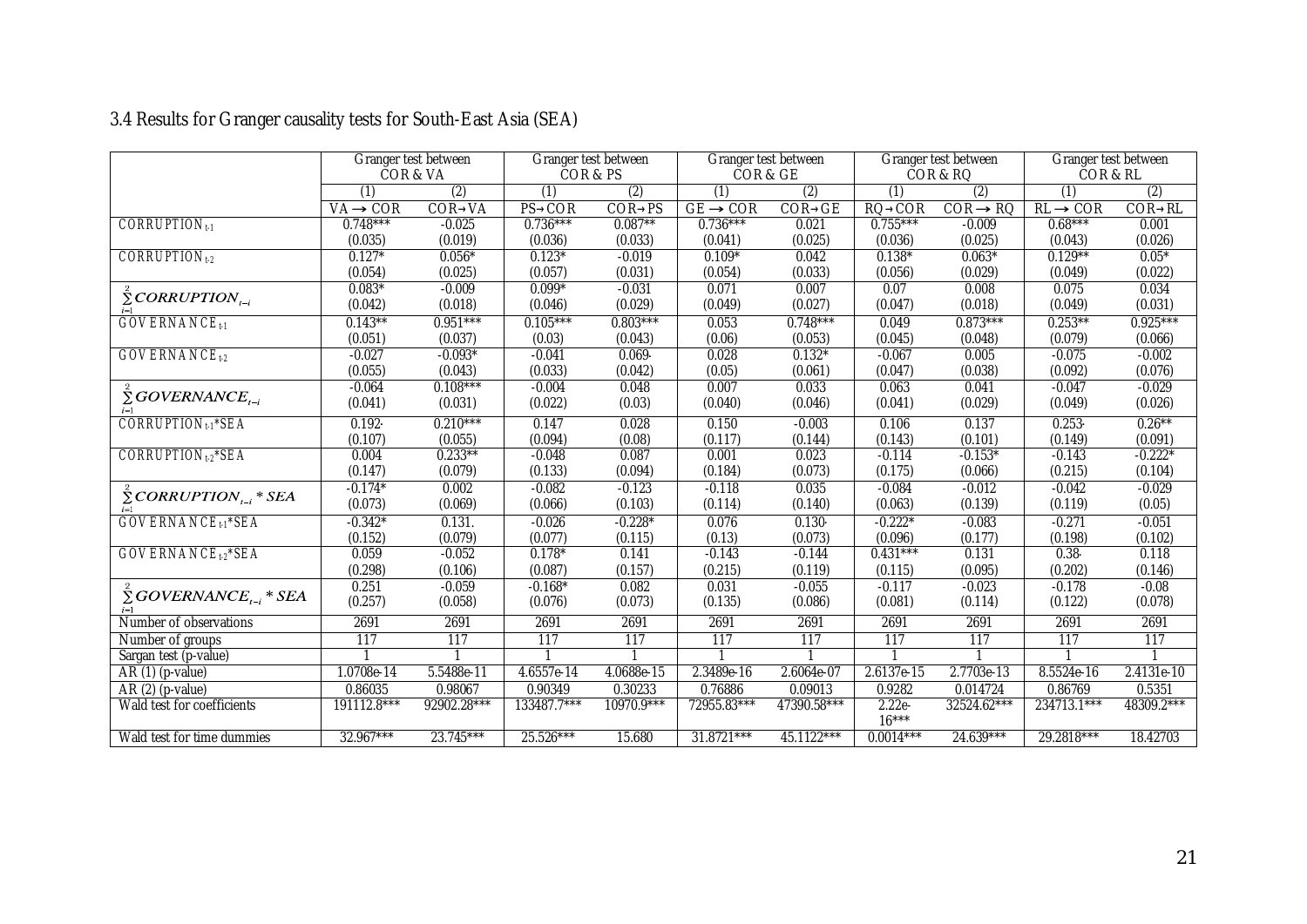## 3.5 Results for Granger causality tests for East Asia & South Asia (EASA)

|                                                         |                | Granger test between<br>COR & VA |               | Granger test between<br>COR&PS |             | Granger test between<br>COR & GE |               | Granger test between<br>COR & RQ | Granger test between<br>COR & RL |                |
|---------------------------------------------------------|----------------|----------------------------------|---------------|--------------------------------|-------------|----------------------------------|---------------|----------------------------------|----------------------------------|----------------|
|                                                         | (1)            | (2)                              | (1)           | (2)                            | (1)         | (2)                              | (1)           | (2)                              | (1)                              | (2)            |
|                                                         | <b>VA® COR</b> | <b>COR® VA</b>                   | <b>PS®COR</b> | <b>COR®PS</b>                  | GE          | <b>COR® GE</b>                   | <b>RO®COR</b> | COR® RQ                          | RL® COR                          | <b>COR® RL</b> |
|                                                         |                |                                  |               |                                | COR         |                                  |               |                                  |                                  |                |
| $CORRUPTION_{t-1}$                                      | $0.784***$     | $-0.009$                         | $0.761***$    | $0.082*$                       | $0.775***$  | 0.021                            | $0.778***$    | 0.021                            | $0.732***$                       | 0.038          |
|                                                         | (0.037)        | (0.022)                          | (0.037)       | (0.034)                        | (0.04)      | (0.030)                          | (0.038)       | (0.027)                          | (0.039)                          | (0.024)        |
| CORRUPTION <sub>t-2</sub>                               | $0.139***$     | 0.027                            | $0.134***$    | $-0.005$                       | $0.124*$    | 0.044                            | $0.141***$    | 0.039                            | $0.124*$                         | 0.031          |
|                                                         | (0.048)        | (0.025)                          | (0.05)        | (0.032)                        | (0.049)     | (0.034)                          | (0.051)       | (0.025)                          | (0.048)                          | (0.022)        |
| $\sum$ CORRUPTION <sub>t-i</sub>                        | 0.046          | $-0.004$                         | 0.061         | $-0.032$                       | 0.032       | 0.010                            | 0.029         | 0.0009                           | 0.038                            | 0.010          |
|                                                         | (0.031)        | (0.018)                          | (0.033)       | (0.031)                        | (0.035)     | (0.031)                          | (0.034)       | (0.019)                          | (0.032)                          | (0.02)         |
| <b>GOVERNANCE</b> <sub>t1</sub>                         | 0.081          | $0.958***$                       | $0.106***$    | $0.745***$                     | 0.017       | $0.748***$                       | 0.035         | $0.858***$                       | $0.182***$                       | $0.877***$     |
|                                                         | (0.044)        | (0.035)                          | (0.031)       | (0.042)                        | (0.047)     | (0.051)                          | (0.048)       | (0.042)                          | (0.053)                          | (0.038)        |
| <b>GOVERNANCE</b> <sub>t2</sub>                         | $-0.027$       | $-0.105*$                        | $-0.013$      | $0.094*$                       | 0.033       | 0.113                            | $-0.031$      | 0.004                            | 0.019                            | 0.063          |
|                                                         | (0.061)        | (0.046)                          | (0.031)       | (0.040)                        | (0.055)     | (0.062)                          | (0.048)       | (0.030)                          | (0.073)                          | (0.042)        |
| $\sum$ GOVERNANCE <sub>t-i</sub>                        | $-0.019$       | $0.116***$                       | $-0.017$      | $0.064*$                       | 0.023       | 0.039                            | 0.068         | $0.062*$                         | $-0.074$                         | $-0.033$       |
| $i=1$                                                   | (0.042)        | (0.030)                          | (0.022)       | (0.029)                        | (0.035)     | (0.044)                          | (0.041)       | (0.030)                          | (0.051)                          | (0.028)        |
| <b>CORRUPTION</b> <sub>1</sub> <sup>*</sup> EASA        | $-0.164$       | $-0.009$                         | $-0.153*$     | 0.0004                         | $-0.222**$  | $-0.073$                         | $-0.199$      | $-0.229**$                       | $-0.344*$                        | $-0.201$       |
|                                                         | (0.096)        | (0.052)                          | (0.075)       | (0.062)                        | (0.08)      | (0.046)                          | (0.102)       | (0.082)                          | (0.139)                          | (0.116)        |
| <b>CORRUPTION</b> <sub>1-2</sub> *EASA                  | $-0.061$       | 0.155                            | $-0.091$      | $-0.031$                       | $-0.076$    | 0.016                            | $-0.133$      | 0.085                            | 0.032                            | 0.115          |
|                                                         | (0.211)        | (0.09)                           | (0.214)       | (0.079)                        | (0.200)     | (0.064)                          | (0.218)       | (0.174)                          | (0.178)                          | (0.070)        |
|                                                         | $0.2627**$     | $-0.091*$                        | $0.330 -$     | $-0.027$                       | $0.306*$    | $-0.030$                         | 0.406         | 0.104                            | 0.313                            | 0.133          |
| $\sum$ CORRUPTION <sub><math>_{t-i}</math></sub> * EASA | (0.085)        | (0.038)                          | (0.180)       | (0.060)                        | (0.137)     | (0.054)                          | (0.216)       | (0.099)                          | (0.201)                          | (0.132)        |
| <b>GOVERNANCE</b> <sub>t1</sub> *EASA                   | 0.156          | $-0.009$                         | 0.113         | $0.471***$                     | 0.405.      | $0.207*$                         | 0.132         | 0.141                            | 0.471                            | $0.428*$       |
|                                                         | (0.131)        | (0.097)                          | (0.137)       | (0.112)                        | (0.216)     | (0.092)                          | (0.173)       | (0.145)                          | (0.241)                          | (0.179)        |
| GOVERNANCE <sub>t2</sub> *EASA                          | 0.132          | 0.101                            | $-0.235$      | $-0.380*$                      | $-0.180$    | 0.042                            | 0.090         | 0.117                            | $-0.498**$                       | $-0.540*$      |
|                                                         | (0.155)        | (0.092)                          | (0.171)       | (0.162)                        | (0.170)     | (0.153)                          | (0.124)       | (0.171)                          | (0.153)                          | (0.236)        |
| $\sum$ GOVERNANCE <sub>t-i</sub> * EASA                 | $-0.3272*$     | $-0.142$                         | 0.033         | $-0.027$                       | $-0.227**$  | $-0.162$                         | $-0.300*$     | $-0.221*$                        | 0.028                            | 0.060          |
| $i=1$                                                   | (0.151)        | (0.088)                          | (0.066)       | (0.100)                        | (0.084)     | (0.153)                          | (0.142)       | (0.103)                          | (0.169)                          | (0.069)        |
| Number of observations                                  | 2691           | 2691                             | 2691          | 2691                           | 2691        | 2691                             | 2691          | 2691                             | 2691                             | 2691           |
| Number of groups                                        | 117            | 117                              | 117           | 117                            | 117         | 117                              | 117           | 117                              | 117                              | 117            |
| Sargan test (p-value)                                   |                |                                  |               |                                |             |                                  |               |                                  |                                  |                |
| $AR(1)$ (p-value)                                       | 5.5035e-15     | 1.0584e-13                       | 1.8818e-14    | 1.2078e-15                     | 2.22e-16    | 6.4017e-09                       | 2.22e-16      | 2.4963e-12                       | 5.8564e-16                       | 7.3296e-15     |
| $AR(2)$ (p-value)                                       | 0.86137        | 0.98773                          | 0.6853        | 0.39798                        | 0.95363     | 0.0009                           | 0.96595       | 0.048504                         | 0.79847                          | 0.27555        |
| Wald test for coefficients                              | 56816.75***    | 53523.33***                      | 30416***      | 45208.72***                    | 38179.6***  | 34451.16***                      | 53456.02***   | 30189.02***                      | 30719.11***                      | 44513.52***    |
| Wald test for time dummies                              | 33.0722***     | 24.085***                        | 25.914***     | 17.286                         | $32.106***$ | $46.233***$                      | 30.962***     | 24.073***                        | 30.429***                        | 19.82024***    |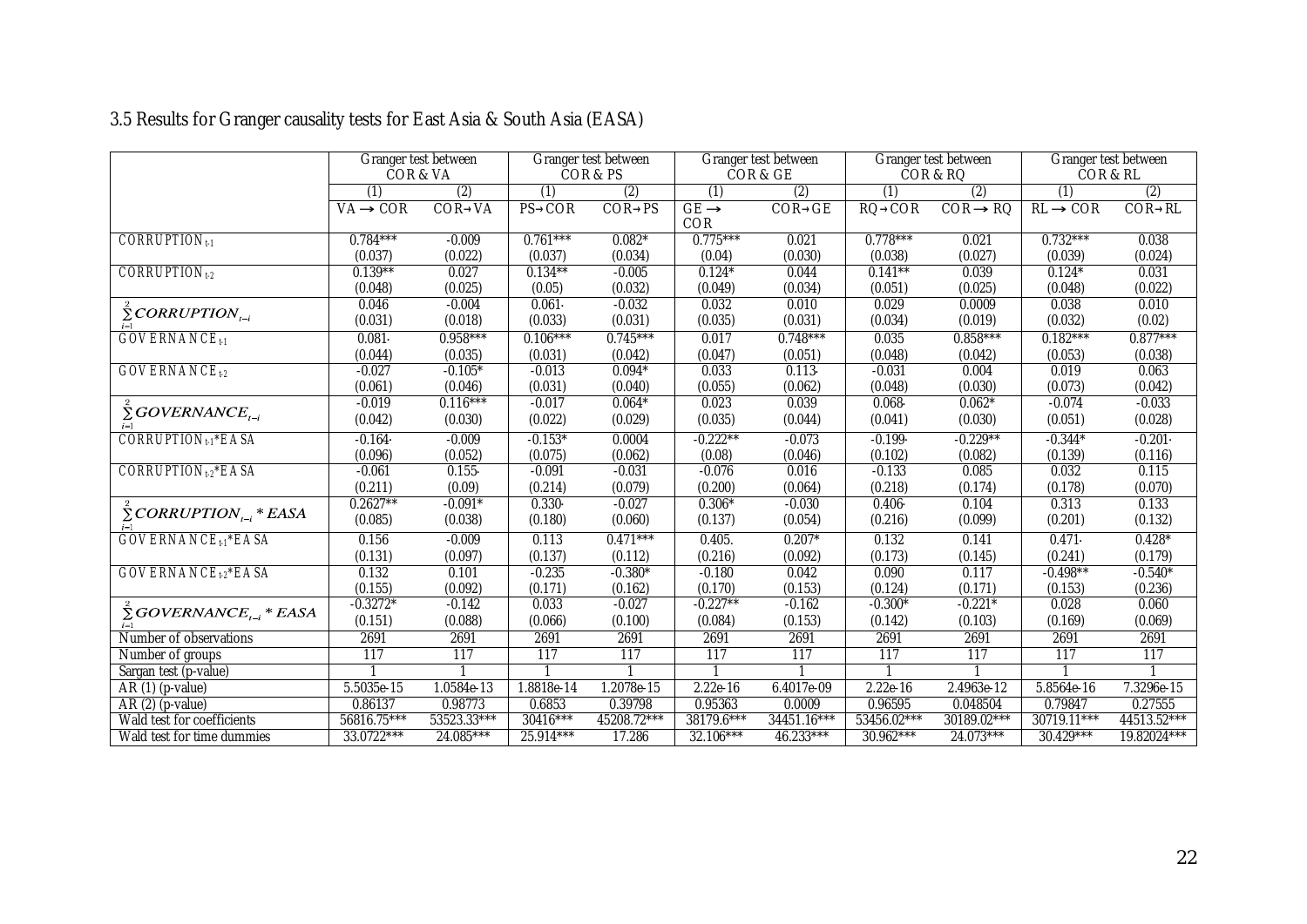|                                           | Granger test between<br>COR & VA<br>$\overline{(2)}$ |                | Granger test between<br>COR&PS<br>(2) |                | Granger test between<br>COR & GE |                       | Granger test between<br>COR & RQ<br>(1) |                                  | Granger test between<br>COR & RL<br>(1) |                       |
|-------------------------------------------|------------------------------------------------------|----------------|---------------------------------------|----------------|----------------------------------|-----------------------|-----------------------------------------|----------------------------------|-----------------------------------------|-----------------------|
|                                           |                                                      |                |                                       |                |                                  |                       |                                         |                                  |                                         |                       |
|                                           | (1)<br><b>VA®</b>                                    | <b>COR® VA</b> | (1)<br>PS® COR                        | <b>COR® PS</b> | (1)                              | (2)<br><b>COR® GE</b> | <b>RO® COR</b>                          | $\overline{2}$<br><b>COR® RQ</b> | <b>RL® COR</b>                          | (2)<br><b>COR® RL</b> |
|                                           | COR                                                  |                |                                       |                | <b>GE® COR</b>                   |                       |                                         |                                  |                                         |                       |
| $CORRUPTION_{t-1}$                        | $0.756***$                                           | $-0.018$       | $0.736***$                            | $0.083*$       | $0.742***$                       | 0.011                 | $0.755***$                              | 0.015                            | $0.702***$                              | 0.015                 |
|                                           | (0.041)                                              | (0.021)        | (0.041)                               | (0.038)        | (0.046)                          | (0.031)               | (0.041)                                 | (0.03)                           | (0.052)                                 | (0.034)               |
| CORRUPTION <sub>t-2</sub>                 | 0.112                                                | 0.048          | 0.105                                 | $-0.018$       | 0.098                            | 0.052                 | $0.112 -$                               | 0.047                            | $0.113*$                                | 0.02                  |
|                                           | (0.062)                                              | (0.027)        | (0.066)                               | (0.035)        | (0.062)                          | (0.036)               | (0.065)                                 | (0.03)                           | (0.057)                                 | (0.024)               |
| $\sum$ CORRUPTION <sub>t-i</sub><br>$i=1$ | $0.102*$                                             | $-0.013$       | $0.114*$                              | $-0.035$       | 0.085                            | $-0.001$              | 0.081                                   | 0.0012                           | 0.112                                   | 0.057                 |
|                                           | (0.049)                                              | (0.020)        | (0.053)                               | (0.033)        | (0.058)                          | (0.032)               | (0.055)                                 | (0.024)                          | (0.058)                                 | (0.035)               |
| <b>GOVERNANCE</b> <sub>t1</sub>           | $0.115*$                                             | $0.969***$     | $0.120***$                            | $0.800***$     | 0.065                            | $0.783***$            | 0.041                                   | $0.87***$                        | $0.219*$                                | $0.934***$            |
|                                           | (0.055)                                              | (0.032)        | (0.029)                               | (0.047)        | (0.060)                          | (0.059)               | (0.046)                                 | (0.048)                          | (0.093)                                 | (0.073)               |
| GOVERNANCE <sub>t2</sub>                  | $-0.024$                                             | $-0.095*$      | $-0.049$                              | 0.062          | 0.014                            | $0.133 -$             | $-0.042$                                | 0.018                            | $-0.043$                                | $-0.025$              |
|                                           | (0.065)                                              | (0.041)        | (0.033)                               | (0.047)        | (0.062)                          | (0.069)               | (0.058)                                 | (0.04)                           | (0.096)                                 | (0.081)               |
| $\tilde{\Sigma}$ GOVERNANCE,              | $-0.059$                                             | $0.095***$     | $-0.022$                              | 0.055          | $-0.001$                         | 0.001                 | 0.053                                   | 0.034                            | $-0.102*$                               | $-0.018$              |
|                                           | (0.045)                                              | (0.031)        | (0.023)                               | (0.032)        | (0.045)                          | (0.048)               | (0.041)                                 | (0.03)                           | (0.046)                                 | (0.028)               |
| CORRUPTION <sub>11</sub> *ISLA            | 0.003                                                | 0.016          | 0.036                                 | 0.023          | $-0.012$                         | $-0.029$              | 0.004                                   | $-0.074$                         | 0.030                                   | 2.8758e-04            |
|                                           | (0.061)                                              | (0.053)        | (0.063)                               | (0.057)        | (0.062)                          | (0.053)               | (0.070)                                 | (0.069)                          | (0.077)                                 | (0.044)               |
| CORRUPTION <sub>t-2</sub> *ISLA           | 0.062                                                | $-0.023$       | 0.052                                 | 0.019          | 0.069                            | $-0.035$              | 0.072                                   | 0.022                            | 0.062                                   | 0.093                 |
|                                           | (0.075)                                              | (0.065)        | (0.081)                               | (0.075)        | (0.075)                          | (0.075)               | (0.078)                                 | (0.087)                          | (0.078)                                 | (0.051)               |
| $\sum$ CORRUPTION <sub>t-i</sub> * ISLA   | $-0.073$                                             | 0.011          | $-0.068$                              | $-0.012$       | $-0.068$                         | 0.023                 | $-0.057$                                | 0.014                            | $-0.113$                                | $-0.113*$             |
|                                           | (0.056)                                              | (0.045)        | (0.065)                               | (0.063)        | (0.067)                          | (0.061)               | (0.064)                                 | (0.044)                          | (0.075)                                 | (0.051)               |
| <b>GOVERNANCE</b> <sub>t1</sub> *ISLA     | $-0.0002$                                            | $-0.048$       | $-0.139$                              | $-0.073$       | $-0.020$                         | 0.017                 | $-0.009$                                | 0.01                             | $-0.099$                                | $-9.4463e-05$         |
|                                           | (0.119)                                              | (0.123)        | (0.102)                               | (0.090)        | (0.091)                          | (0.086)               | (0.114)                                 | (0.107)                          | (0.135)                                 | (0.093)               |
| GOVERNANCE <sub>t2</sub> *ISLA            | $-0.014$                                             | $-0.022$       | 0.123                                 | 0.081          | $-0.002$                         | $-0.085$              | 0.018                                   | 5.5951e-05                       | $-0.037$                                | 0.105                 |
|                                           | (0.116)                                              | (0.129)        | (0.093)                               | (0.090)        | (0.084)                          | (0.097)               | (0.076)                                 | (0.072)                          | (0.197)                                 | (0.115)               |
| $\sum$ GOVERNANCE <sub>t-i</sub> * ISLA   | 0.027                                                | 0.068          | $-0.0007$                             | $-0.042$       | 0.041                            | 0.104                 | $-0.028$                                | 0.033                            | 0.161                                   | $-0.085$              |
|                                           | (0.119)                                              | (0.075)        | (0.058)                               | (0.065)        | (0.073)                          | (0.080)               | (0.095)                                 | (0.078)                          | (0.137)                                 | (0.062)               |
| Number of observations                    | 2691                                                 | 2691           | 2691                                  | 2691           | 2691                             | 2691                  | 2691                                    | 2691                             | 2691                                    | 2691                  |
| Number of groups                          | 117                                                  | 117            | 117                                   | 117            | 117                              | 117                   | 117                                     | 117                              | 117                                     | 117                   |
| Sargan test (p-value)                     |                                                      |                |                                       |                |                                  |                       |                                         |                                  |                                         |                       |
| $AR(1)$ (p-value)                         | 8.148e-16                                            | 4.6743e-11     | 8.8402e-15                            | 1.6874e-15     | 3.3804e-16                       | 6.4517e-08            | 1.8121e-15                              | 1.4058e-13                       | 2.22e-16                                | 1.8062e-10            |
| $AR(2)$ (p-value)                         | 0.99089                                              | 0.85089        | 0.78709                               | 0.42164        | 0.83499                          | 0.41231               | 0.93402                                 | 0.044518                         | 0.89352                                 | 0.29076               |
| Wald test for coefficients                | 68845.75***                                          | 110123.3***    | 46278.47***                           | 5882.147***    | 34403.34***                      | 37974.86***           | 46508.82***                             | 28712.47***                      | 34722.31***                             | 69208.39***           |
| Wald test for time dummies                | 33.525***                                            | 22.785***      | 25.6315***                            | 16.176         | $30.576***$                      | 45.283***             | 29.656***                               | 25.706***                        | 28.577***                               | 18.962                |

# 3.6 Results for Granger causality tests for Island Countries (ISLA)